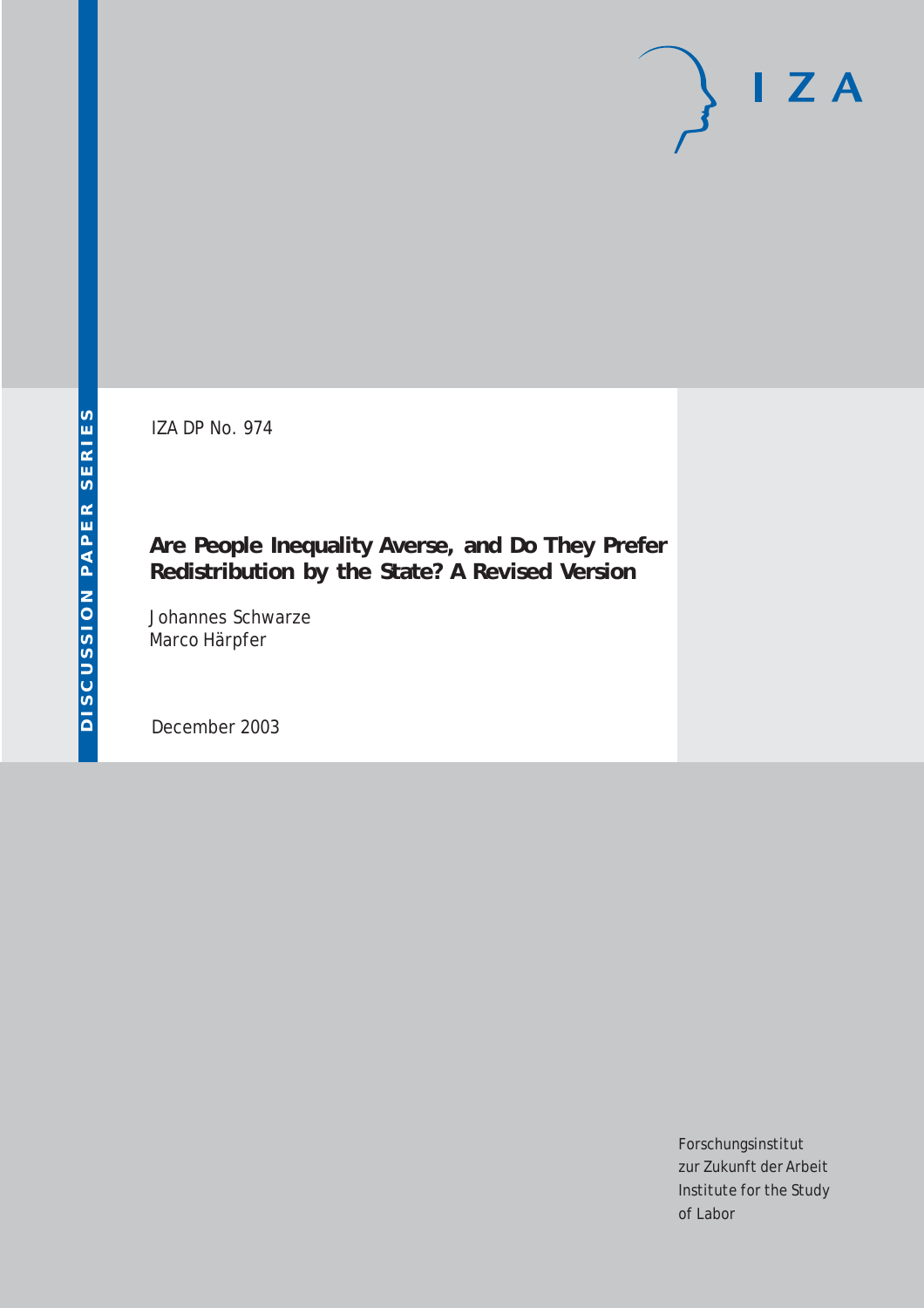# **Are People Inequality Averse, and Do They Prefer Redistribution by the State? A Revised Version**

### **Johannes Schwarze**

*University of Bamberg, DIW Berlin and IZA Bonn* 

#### **Marco Härpfer**

*University of Bamberg* 

Discussion Paper No. 974 December 2003

IZA

P.O. Box 7240 D-53072 Bonn **Germany** 

Tel.: +49-228-3894-0 Fax: +49-228-3894-210 Email: iza@iza.org

This Discussion Paper is issued within the framework of IZA's research area *Welfare State and Labor Market.* Any opinions expressed here are those of the author(s) and not those of the institute. Research disseminated by IZA may include views on policy, but the institute itself takes no institutional policy positions.

The Institute for the Study of Labor (IZA) in Bonn is a local and virtual international research center and a place of communication between science, politics and business. IZA is an independent, nonprofit limited liability company (Gesellschaft mit beschränkter Haftung) supported by Deutsche Post World Net. The center is associated with the University of Bonn and offers a stimulating research environment through its research networks, research support, and visitors and doctoral programs. IZA engages in (i) original and internationally competitive research in all fields of labor economics, (ii) development of policy concepts, and (iii) dissemination of research results and concepts to the interested public. The current research program deals with (1) mobility and flexibility of labor, (2) internationalization of labor markets, (3) welfare state and labor market, (4) labor markets in transition countries, (5) the future of labor, (6) evaluation of labor market policies and projects and (7) general labor economics.

IZA Discussion Papers often represent preliminary work and are circulated to encourage discussion. Citation of such a paper should account for its provisional character. A revised version may be available on the IZA website (www.iza.org) or directly from the author.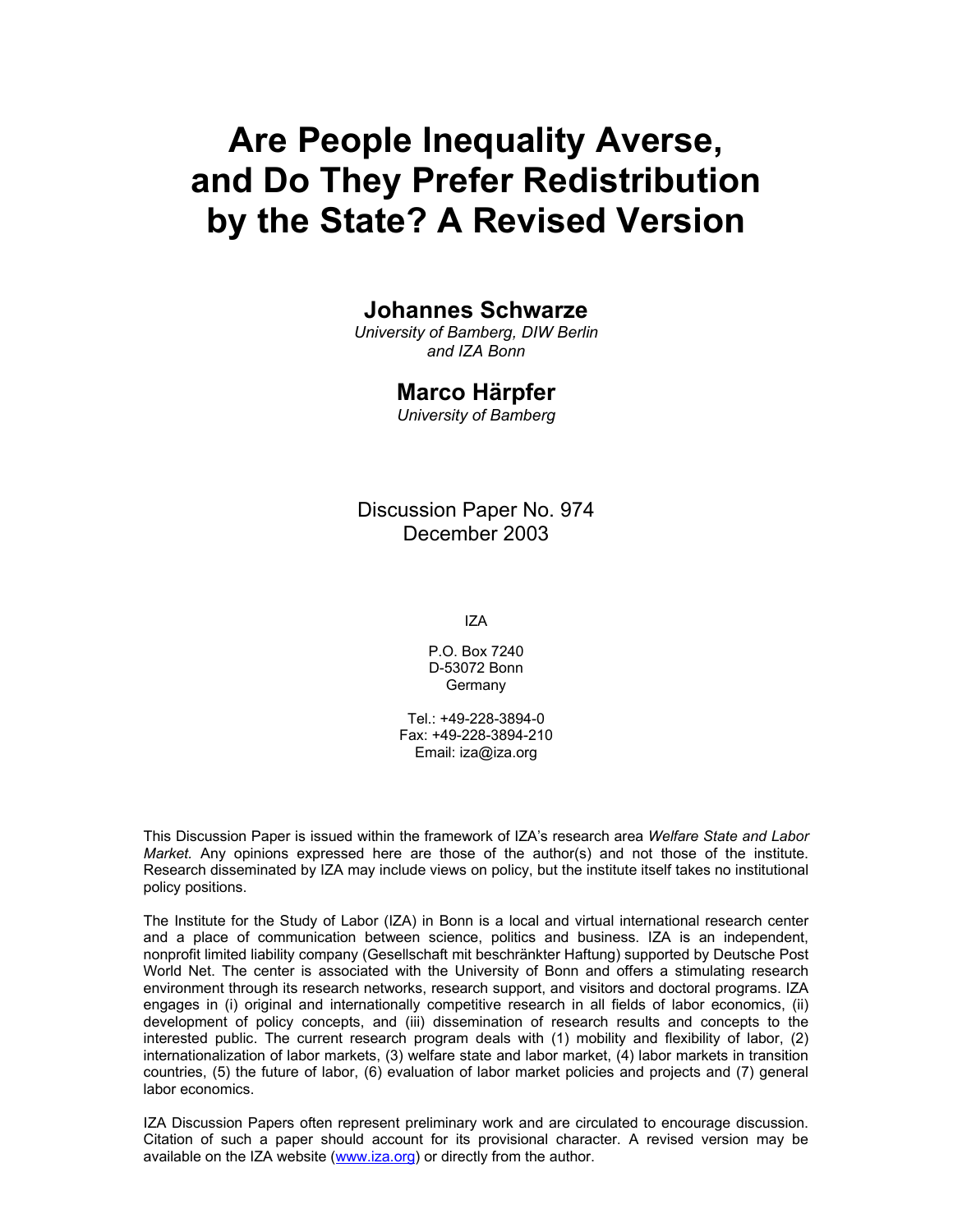IZA Discussion Paper No. 974 December 2003

## **ABSTRACT**

## **Are People Inequality Averse, and Do They Prefer Redistribution by the State? A Revised Version**<sup>∗</sup>

We link life-satisfaction data to inequality of the pre- and post-government income distribution at the regional level, to estimate the degree of inequality aversion. Three different inequality measures are used. In addition, we investigate whether a reduction in inequality by the state increases individual well-being. We find only weak evidence that Germans are inequality averse. Inequality reduction by the state does not increase wellbeing. On the contrary, inequality reduction imposes an excess burden on middle-income earners. The paper uses data from the German Socio-economic Panel Study (GSOEP) from 1985 to 1998.

JEL Classification: C23, D31, D63, I31

Keywords: inequality aversion, redistribution, life satisfaction, panel data

Corresponding author:

-

Johannes Schwarze University of Bamberg Feldkirchenstrasse 21 96045 Bamberg Germany Tel.: +49 951 863 2600 Email: johannes.schwarze@sowi.uni-bamberg.de

<sup>∗</sup> This paper is a revised version of IZA Discussion Paper No. 430. We thank Markus Pannenberg and Gert Wagner, in Berlin, Heinz-Dieter Wenzel, in Bamberg, and seminar participants at the DIW Berlin and at Frankfurt University for helpful comments. The revised version of the paper has benefited greatly from comments by Andrew E. Clark.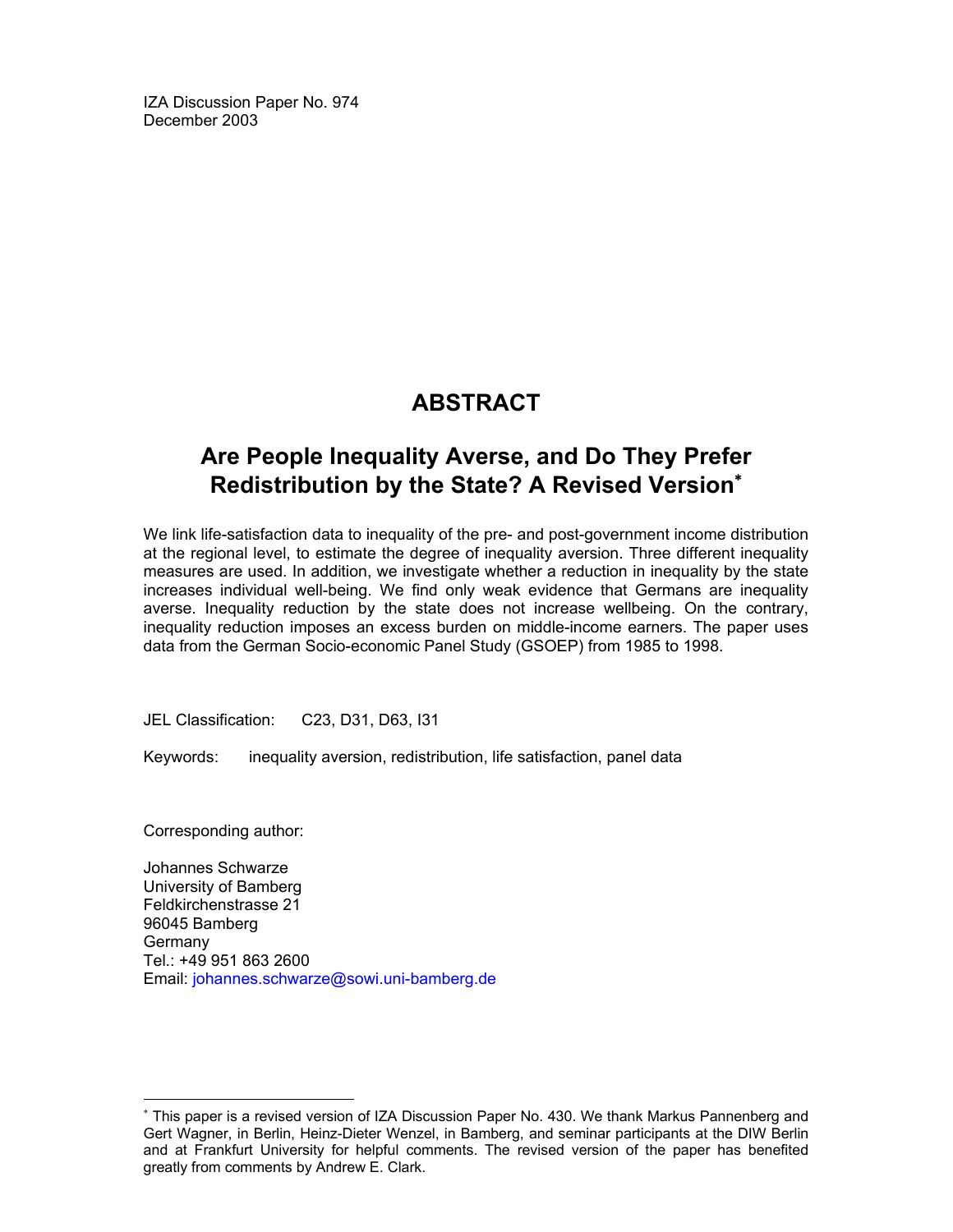#### **1. Introduction**

Most industrialized countries redistribute income from rich to poor. Revenue from progressive income taxation and payroll taxation is distributed to individuals through both monetary and nonmonetary transfer payments. Redistribution policy reduces income inequality, from the perspective of the pre-government income distribution, and results in a more equal post-government income distribution. Table 1 shows the extent of income redistribution by the state for selected OECD countries. Inequality is measured by the Gini coefficient. It can be seen that Northern European countries reduce income inequality by about 50 percent, and Germany does so by 35 percent. Even in the United States, the reduction of pre-government inequality through redistribution is about 25 percent.

| Country and year    | Gini Before Taxes | Gini After Taxes and | % Changes    |
|---------------------|-------------------|----------------------|--------------|
|                     | and Transfers (1) | Transfers (2)        | $(2)/(1)$ -1 |
| Germany, 1994       | 43.6              | 28.2                 | $-35.3$      |
| Denmark, 1994       | 42.0              | 21.7                 | $-48.3$      |
| Sweden, 1994        | 48.8              | 23.4                 | $-52.1$      |
| Italy, 1993         | 51.0              | 34.5                 | $-32.4$      |
| United States, 1995 | 45.5              | 34.4                 | $-24.5$      |

**Table 1**: Income redistribution by the state in selected OECD countries

*Note*: All Gini coefficients are computed for household incomes using an equivalence scale elasticity of 0.5. *Source*: OECD, 1997.

Economic theory advances a wide range of hypotheses to explain and legitimize redistribution by the state. For convenience, we summarize the main hypotheses with reference to three arguments as follows. The first is an efficiency argument. Individual preferences might be better satisfied by institutions such as the state if private transactions are affected by market failure. The second argument is related to self-interest. Redistribution policy is driven by elections, group pressure, rent seeking, and so on. A popular model is that of the median voter. Another is the theory of Rawls (1971). The basic hypothesis of the third argument is that people are intrinsically inequality averse, which means that inequality aversion enters individual utility functions. A possible justification for this is that individuals are altruistic or prefer a more equal income distribution, which then becomes something of a 'public good' (see Thurow, 1971 for a discussion). While the underlying motivation is of less interest to economists, whether such preferences provide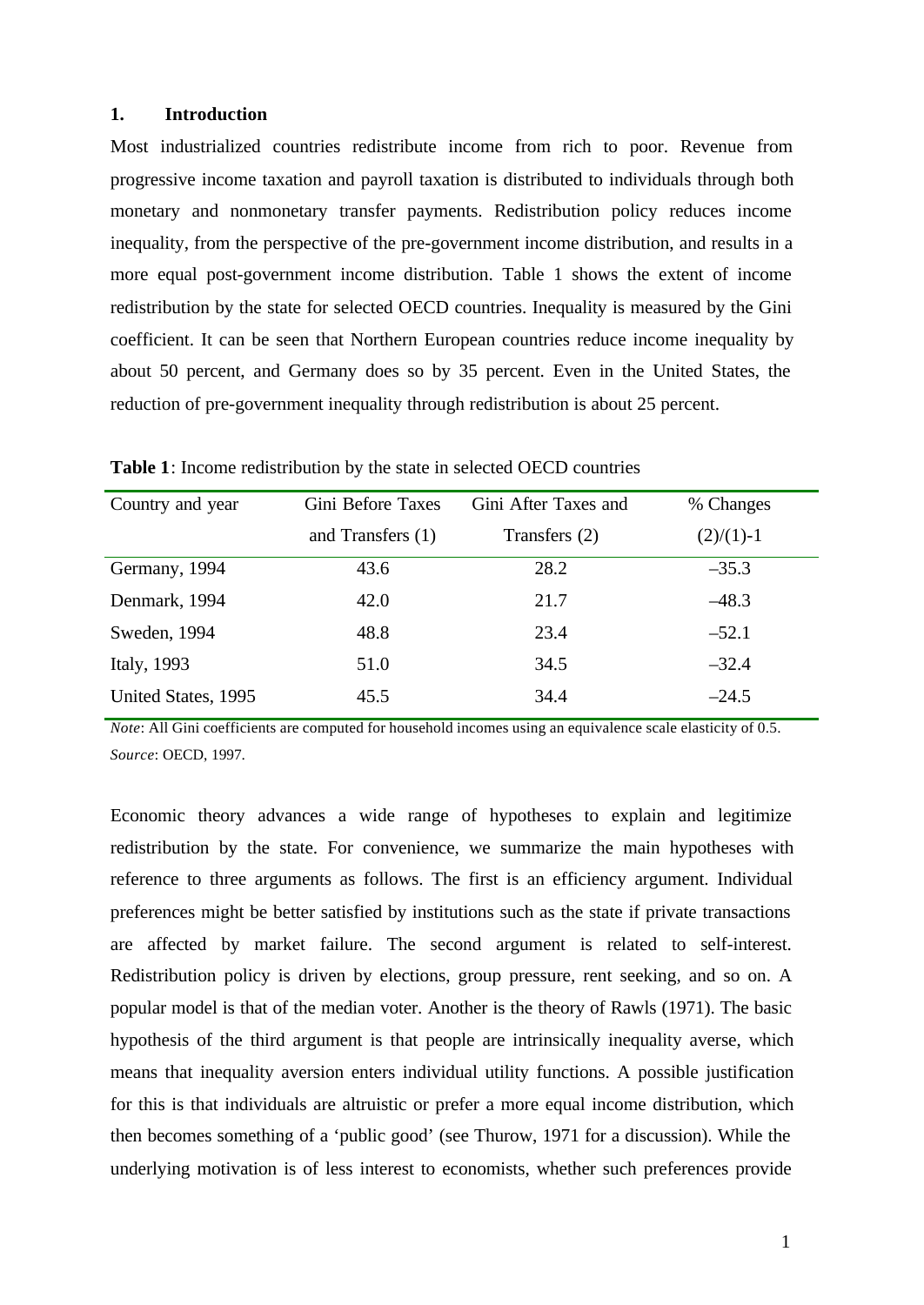additional legitimization (beyond efficiency concerns) for political redistribution is of interest.

In this paper, we focus on the third argument. We link survey data from the German Socioeconomic Panel Study (GSOEP) on individual income satisfaction to the extent of regional income inequality. In contrast to other recent studies, however, we do not use postgovernment income inequality to test whether people are inequality averse, because we argue that post-government income inequality is not an ideal indicator. Instead, we decompose post-government income inequality into its constituent parts, namely pregovernment income inequality and the extent of redistribution by the state. Thus, we are able to analyze whether people are inequality averse and also whether they support redistribution by the state.

The GSOEP provides information over a period of 14 years for West Germany on individual life satisfaction as well as information on several individual economic and sociodemographic determinants of life satisfaction. In addition, the use of panel data allows one to control for unobserved individual heterogeneity. For each year, pregovernment and post-government income inequality is computed for 75 regional areas within West Germany. In what follows, Section 2 contains some theoretical considerations and preliminary empirical findings. Section 3 describes our approach to linking satisfaction data and income inequality, describes the data, and explains the estimation methods. The estimation results are presented in Section 4. Finally, Section 5 concludes the paper.

#### **2. Theoretical considerations and Previous Empirical Findings**

Because our study focuses on inequality aversion, we briefly discuss the relationships between inequality aversion and some of the other arguments for explaining redistribution already mentioned.

The basic idea behind the inequality aversion argument is that people are inequality averse, irrespective of their economic status. Supposing that people are inequality averse in this sense, one could ask whether everyone would support redistribution by the state. Theoretically, altruistic preferences could be satisfied by private voluntary donations. However, the 'market for charity' can fail, and in this case, there would be no voluntary changes in the income distribution (see, for example, Hochman and Rodgers, 1969). This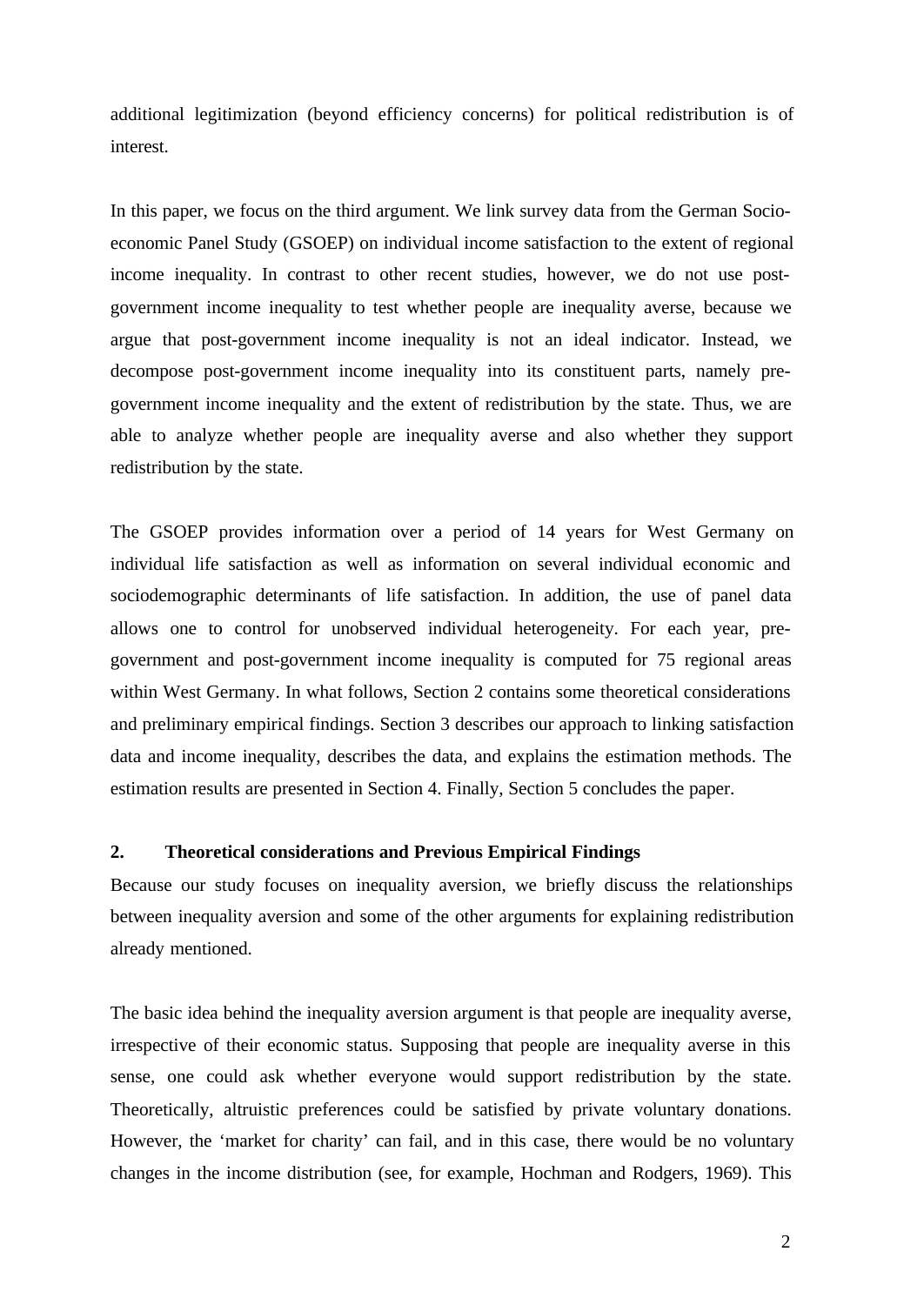might constitute a quasi-efficiency argument for compulsory redistribution by the government. The government tries to fulfill individual preferences for redistribution by using a tax-financed transfer policy. If preferences over income distributions are homogeneous, perhaps because of a national consensus, a tax and transfer policy may represent individual preferences well. However, it might be difficult for the government to fulfill preferences for a less unequal income distribution if individual preferences are extremely heterogeneous. In either case, if government policy reflects individual preferences for a less unequal income distribution and preferences are reasonably homogeneous, most individuals would support redistribution by the government, because it would increase their welfare irrespective of their economic position. On the other hand, if no support is forthcoming, it might be fallacious to conclude that people are not inequality averse.

The efficiency argument does not rely on inequality aversion to legitimize redistribution policies. If people are risk averse and are willing to pay to reduce the risk associated with their *ex ante* income distribution, they might support redistribution because this is necessary for protection through the social security system (see, for example, Barr, 1998; Sinn, 1995).

Given the self-interest argument, people might be expected to support government policies designed to achieve greater redistribution if they expect to gain from these programs. Thus, redistribution is driven by self-interest, in which case, one would expect support for redistribution to depend not only on individual income and on social status, but also on income mobility. When income mobility tends to zero—that is, when income uncertainty is low—the median voter demands a high degree of redistribution. Greater mobility reduces redistribution if expected income shocks move the median voter up the income distribution—that is, if income shocks have a positive mean. If income shocks have a negative mean, the demand for redistribution increases. When income shocks have a zero mean and people are risk averse, greater income mobility increases the demand for redistribution. The latter result might be interpreted as a variant of Rawls' 'maximin principle' (see Alesina et al. 2001b; Benabou and Ok 2001). Summing up, the self-interest argument does not rely on inequality aversion in the form of altruism. In this context, risk aversion seems to be more important. Furthermore, it might be difficult to distinguish between risk aversion and inequality aversion in empirical studies. This is because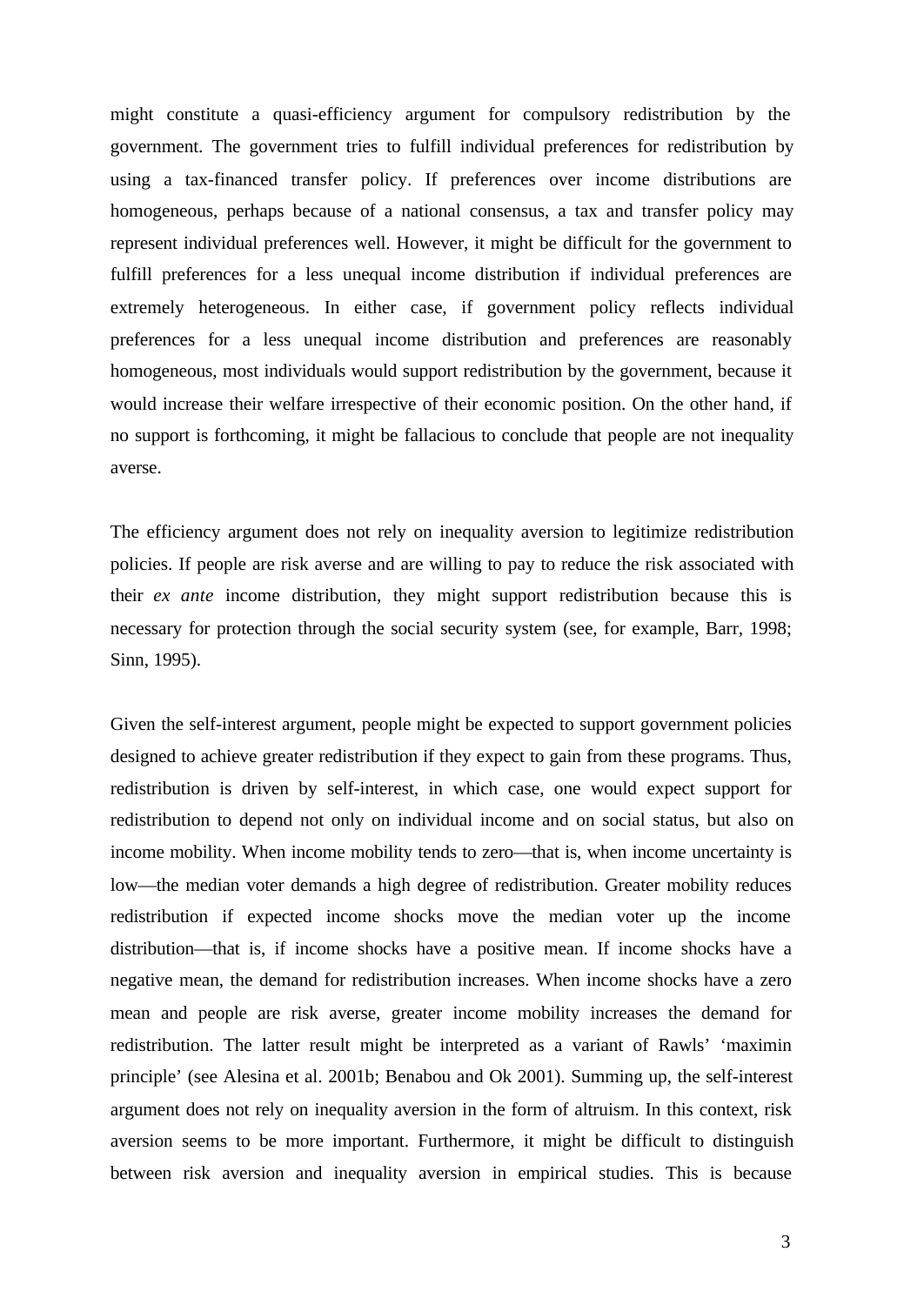aversion to (*ex post*) income inequality might be interpreted as a consequence of individual risk aversion to the *ex ante* expected individual income distribution.

While the circumstances under which individuals prefer redistribution by the state are discussed extensively in theory, empirical work on this issue is rare. However, recent papers have used 'stated preferences' from population surveys to analyze preferences for political redistribution.

Corneo (2001) and Corneo and Grüner (2000 and 2001) have used data from the International Social Survey Programme (ISSP) on 12 countries, including Eastern European countries, Germany, and the United States. They have analyzed responses to the question of whether it is the government's responsibility to reduce income differentials between people earning high incomes and those on low incomes. Three competing hypotheses that may lead individuals to support redistribution policies were tested. The 'homo oeconomicus', or self-interest, effect measures whether individuals support redistribution because they expect to gain from these policy programs. The idea behind the 'public values effect' is that there is a social welfare function that expresses individuals' preferences for a less unequal income distribution. Thirdly, the authors test a 'social rivalry effect', which suggests that individual preferences for redistribution depend on the effect of redistribution on relative living standards. Corneo and Grüner (2001) find empirical support for all three effects. However, only the public values effect can be interpreted indirectly as evidence of inequality aversion. In this context, inequality aversion implies that individuals intrinsically prefer a less unequal income distribution irrespective of their own position in the income distribution.

Fong (2001) analyzes data from the 1998 Gallup Poll Social Audit Survey. The dependent variable used in this study is a summative scale of five questions on whether governments should reduce inequality. While Fong (2001) finds little evidence for the hypothesis that redistribution is driven by self-interest, social preferences seem to be important.

The studies by Corneo and Grüner (2001) and Fong (2001) do not explicitly address the question of whether individuals are inequality averse. This is done by Alesina et al. (2001a), who analyze whether individuals are inequality averse by relating the inequality observed in society to individual differences in satisfaction with life. Life satisfaction may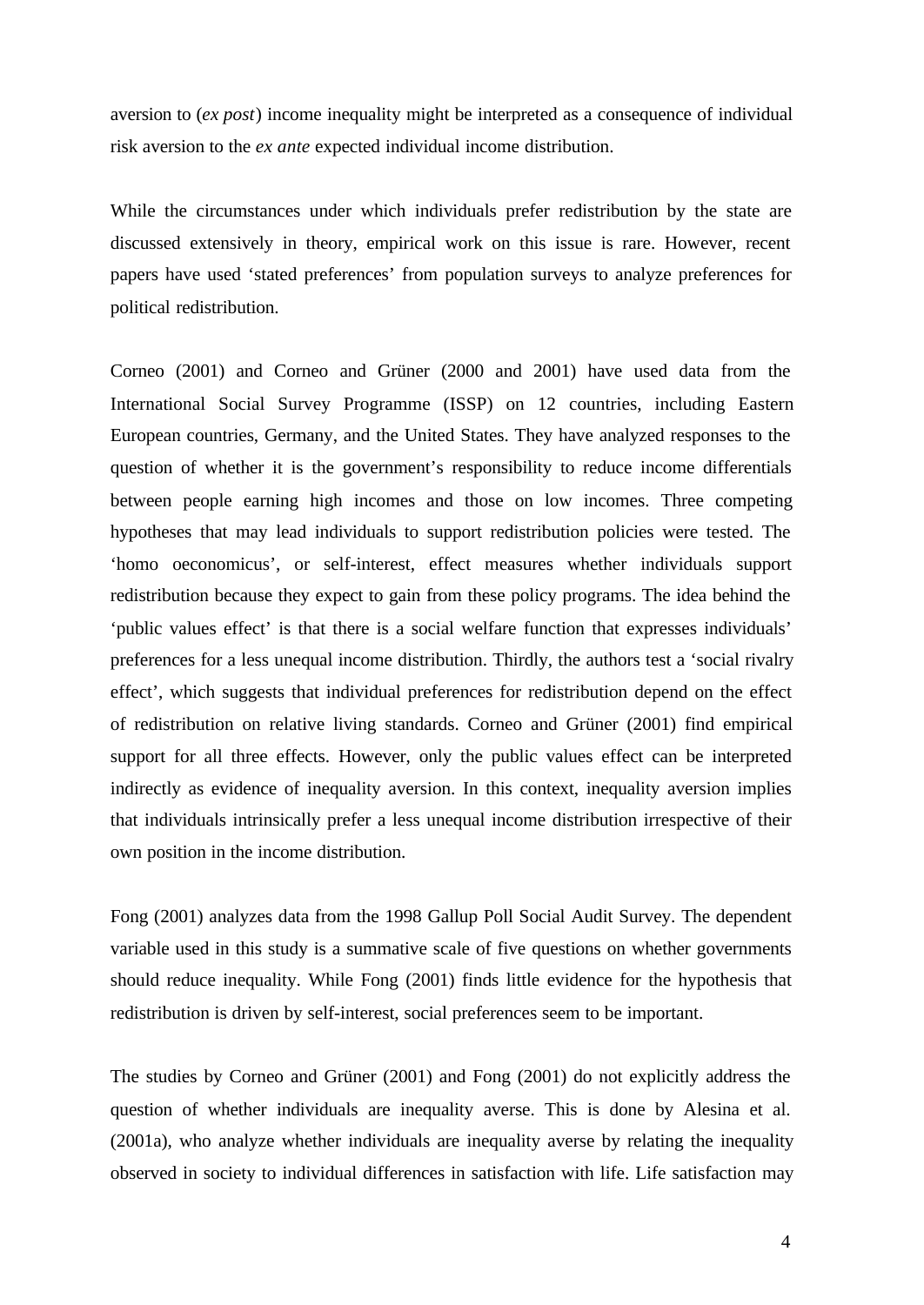serve as an indicator of individual well-being. If people are inequality averse, one would expect income inequality to have a negative effect on life satisfaction. Like Corneo and Grüner (2001), Alesina et al. (2001a) also used cross-national survey data and found that preferences for a more equal income distribution are stronger in Western Europe than they are in the United States. The authors argue that preferences for a more equal income distribution may not only be due to 'taste', but may also reflect other factors in society, such as the level of social mobility. However, the study by Alesina et al. (2001a) provides no evidence that Europeans are inequality averse *irrespective* of their own income. While the authors found the poor to be deeply affected by inequality, they found nothing comparable among the rich. They did not test whether inequality aversion generates support for redistribution policies.

Using longitudinal data from the British Household Panel Study (BHPS), Clark (2003), even found that post-government income inequality has a positive effect on life satisfaction.

#### **3. Life Satisfaction and Income Inequality: Data and Estimation Methods**

Our empirical approach is based on linking perceptions of regional income inequality and the reduction of inequality by the government to individual data on life satisfaction. We measure inequality at the regional level. It is reasonable to assume that individuals are affected more by inequality within their own region than by nationwide inequality (see Hagerty, 2000). Regional inequality is observed by people as least as well as is nationwide inequality. In addition, this approach has the advantage of increasing the number of observations on inequality in a national survey. If life satisfaction measures something akin to individual welfare, income inequality is expected to have a negative effect on life satisfaction if people are inequality averse. A reduction in inequality through redistribution is expected to have a positive effect on life satisfaction if people support redistribution policy.

In this section, the approach to linking satisfaction data and income inequality is discussed first. Then, the data from the GSOEP is described and the estimation methods are explained.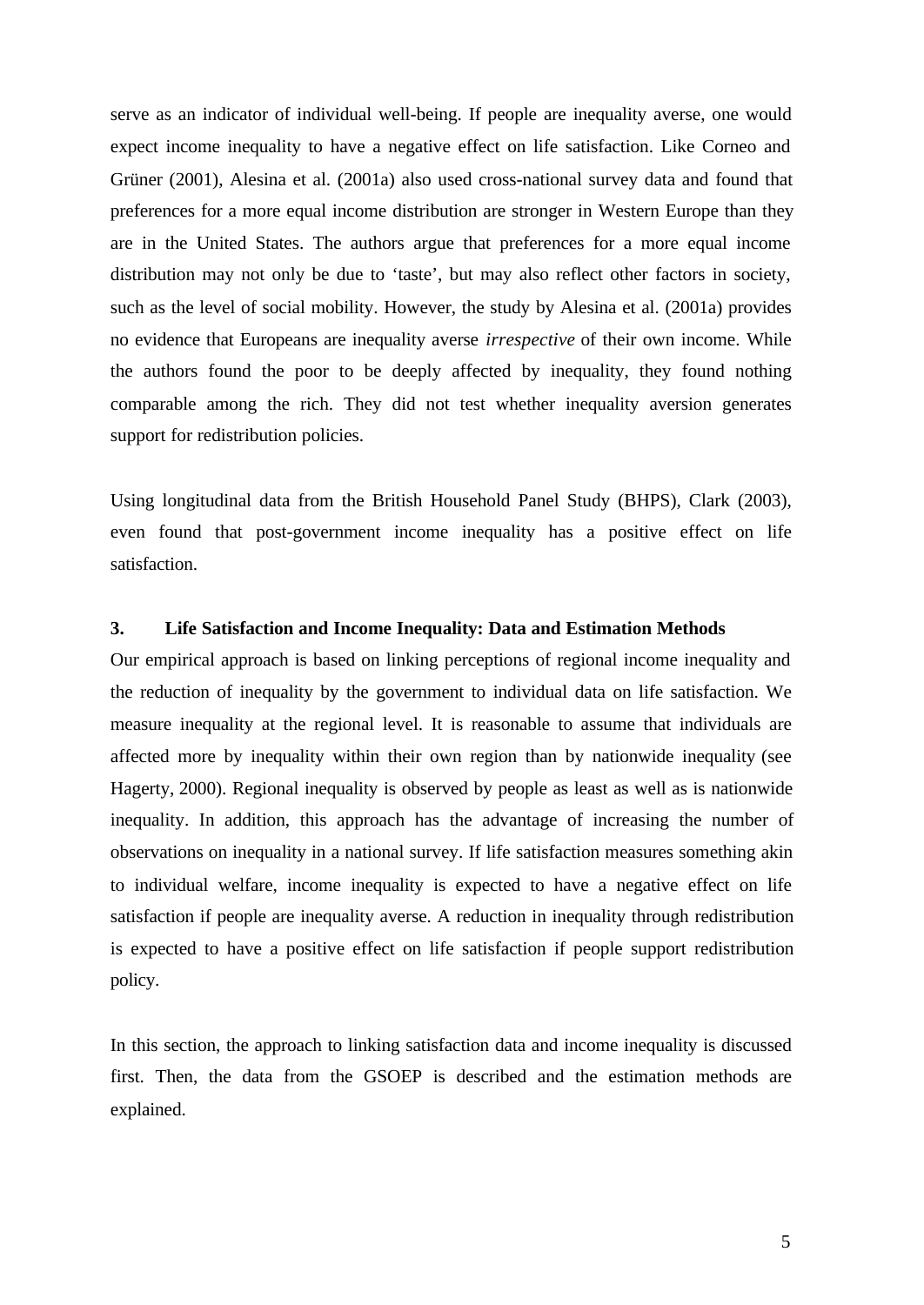#### **3.1 Linking Life Satisfaction and Income Inequality**

As in some other surveys, a question on life satisfaction is asked in the GSOEP (Table 2).

#### **Table 2:** Question on Life Satisfaction in the GSOEP.

Question: *How satisfied are you with your life, all things considered?* Please answer according to the following scale: '0' means completely dissatisfied, '10' means completely satisfied.

*Source*: http://www.diw.de/deutsch/sop/service/fragen/index.html

Economists have traditionally been skeptical about life-satisfaction data because this type of data measures stated rather than revealed preferences. However, satisfaction data (and happiness data) have been used more frequently by economists in recent years. Satisfaction data have been used to analyze, among other issues, labor market issues (see, for example, Clark and Oswald, 1994; Winkelmann and Winkelmann, 1998), public-choice related issues (see, for example, Frey and Stutzer, 2000), income, income uncertainty, and wellbeing (see, for example, Schwarze, 1994, 2003). (See Frey and Stutzer, 2000 for an overview.) A recent approach by Van Praag et al. (2003) links satisfaction with different aspects of life to a structural model of life satisfaction. The paper by Alesina et al. (2001a), which links cross-national inequality to life satisfaction, has already been mentioned. An early paper on this topic is by Morawetz et al. (1977), who compared the distributions of life satisfaction among communities with differing degrees of inequality.

Analysis of life satisfaction by economists, and earlier and more recent work by psychologists (for an overview, see Diener et al., 1999; Frey and Stutzer, 2000; Frey and Stutzer, 2001) have shown that life satisfaction is a valid measure of individual well-being. Frey and Stutzer (2000, p. 159) conclude: "Happiness is a 'subjectivist' measure of individual welfare, and is much broader than the way individual utility is normally defined.… While happiness is not derived from actual behavior, it is systematically and closely connected with generally accepted manifestations of well-being." One could argue that life satisfaction not only measures individual utility, but also reflects aspects of social utility. Therefore, satisfaction data could reveal preferences for a less unequal income distribution.

Income inequality can be measured as the inequality of pre-government income ('market' income) or as the inequality of post-government income (disposable income). Post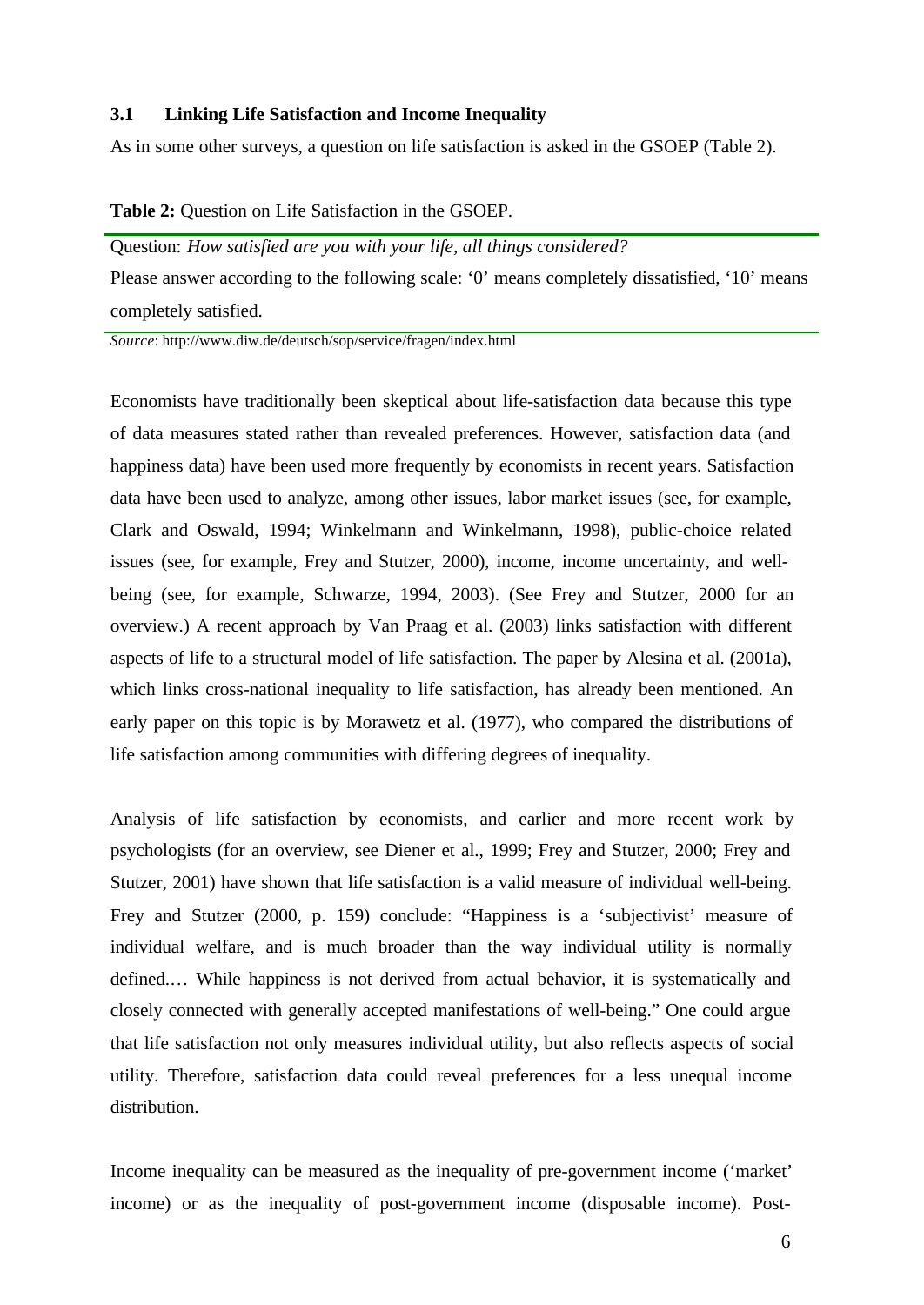government inequality can be defined as the inequality of the pre-government income distribution after redistribution by the state through taxes and transfer payments. In practice, individuals mainly observe post-government inequality and arguably, this is what they really care about. In our first model, life satisfaction is regressed on post-government income inequality:

(1) 
$$
S_{int} = X_{int} \mathbf{b}_1 + Y_{int} \mathbf{b}_2 + IPOST_{rt} \mathbf{b}_3 + \mathbf{m}_t + \mathbf{n}_t + \mathbf{a}_i + \mathbf{e}_{int}
$$

Life satisfaction, *S*, of person *i* in region *r* at time *t* can be explained by a vector of individual sociodemographic characteristics, *X*, and by information on individual income and the relative income position, represented by the vector *Y*. In addition, the model includes a measure of post-government income inequality (*IPOST*). The coefficient vectors to be estimated are denoted by  $\beta$ ;  $m$ <sub>*r*</sub> is a fixed effect for the region in which the individual lives,  $n_t$  is a fixed time effect,  $a_t$  is an unobserved individual effect, and  $e_{irt}$  is an error term.

If post-government income inequality reduces the life satisfaction of individuals irrespective of their income, it can be argued that individuals are inequality averse in the sense of the third argument (for example, altruism) discussed above.<sup>1</sup> However, if *no* negative influence of the post-government income inequality were found, this would not indicate a lack of inequality aversion. Furthermore, recent studies should not have drawn this inference (see, for example, Alesina et al. 2001a). The reason is that it is possible that society's preference for a more equal income distribution is accounted for by the state's redistribution policy. In this case, post-government income inequality would not have any effect on life satisfaction, even if individuals are inequality averse.

This empirical problem can be solved by decomposing post-government income inequality into its constituent parts—namely, pre-government income inequality and the extent of redistribution by the state. We assume that individual welfare is affected by both components, but in different ways. This is especially true if people are averse to the inequality generated by inequalities in market opportunities.<sup>2</sup> Thus, the estimated model

 1 Note, however, that this is a necessary but not a sufficient condition for inequality aversion. If *ex post* income inequality serves as an indicator of the individual *ex ante* income distribution, increasing income inequality might be interpreted as increasing individual income risk and thus might decrease the well-being of risk-averse individuals.

 $2$  In this case, the state can only redistribute the market outcomes but not the inequality itself. Thus, individuals may be affected negatively by pre-government income inequality although redistribution takes place.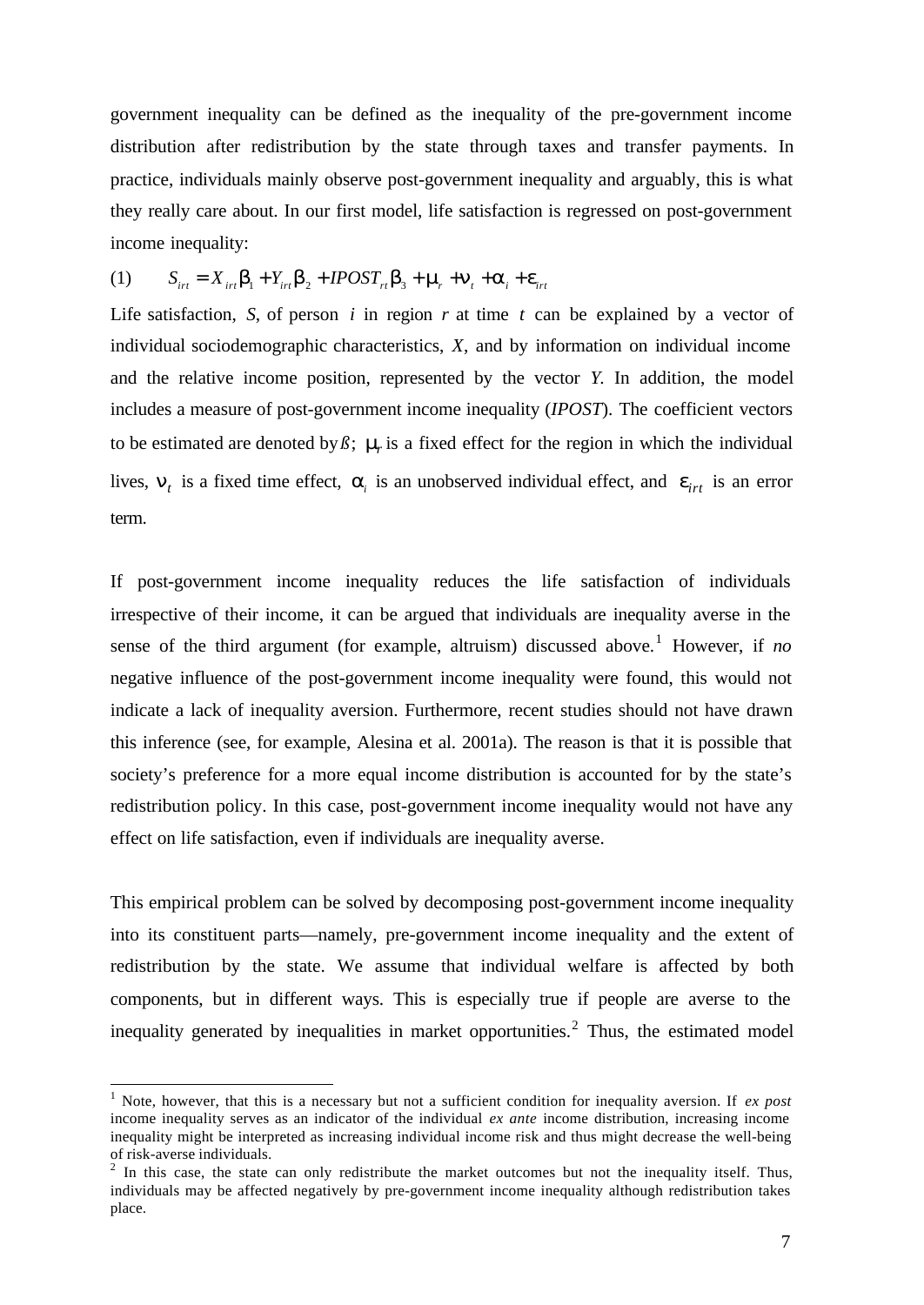includes a measure of pre-government income inequality (*IPRE*) and a measure of income redistribution by the state (*STATE*) as follows:

(2) 
$$
S_{int} = X'_{int} \mathbf{b}_1 + Y'_{int} \mathbf{b}_2 + IPRE_{rt} \mathbf{b}_3 + STATE_{rt} \mathbf{b}_4 + \mathbf{m}_t + \mathbf{a}_t + \mathbf{e}_{int}
$$

The variable *STATE* measures the effect of government tax and transfer policies on the pregovernment income inequality of the regions as follows:<sup>3</sup>

$$
(3) \qquad STATE_{rt} = \left| \frac{IPOST_{rt}}{IPRE_{rt}} - 1 \right|
$$

If people are inequality averse, *IPRE* is expected to have a negative impact on life satisfaction. *STATE* is expected to have a positive sign if people support the reduction of inequality by the state.

Note, however, that *STATE* depends on *IPRE*. Thus, for an alternative measure, we compute the partial effect of *IPRE* on life satisfaction:

(4) 
$$
\frac{dS}{dIPRE} = b_3 + b_4 \left( -\frac{IPOST}{IPRE^2} \right)
$$

If the effect of inequality on life satisfaction is negative, further discussion is required. Is the effect independent of the individual's income position? It would not be surprising if people in a low-income position are averse to society's income distribution. Finding that only low-income households are inequality averse would not provide strong evidence of overall inequality aversion. (Recall the self-interest argument above.) Such a conclusion would require evidence that the life satisfaction of middle- and high-income earners is negatively affected by income inequality. To examine whether inequality affects satisfaction irrespective of an individual's own income position, we extend our model by including interaction effects between the individual's income position and regional inequality. The individual income position is measured by terciles of the overall pregovernment income distribution.

#### **3.2 Data and Measures of Income Inequality**

l

The GSOEP is a representative longitudinal micro-data base that includes a wide range of socioeconomic information on randomly selected households in Germany. The first set of data was collected from approximately 6,000 families in the western states in 1984. After German reunification in 1990, the GSOEP was extended by about 2,200 families from the

 $3$  STATE was also computed as the difference between Pre- and Post-Government Inequality. However, the results differ little from the percentage changes.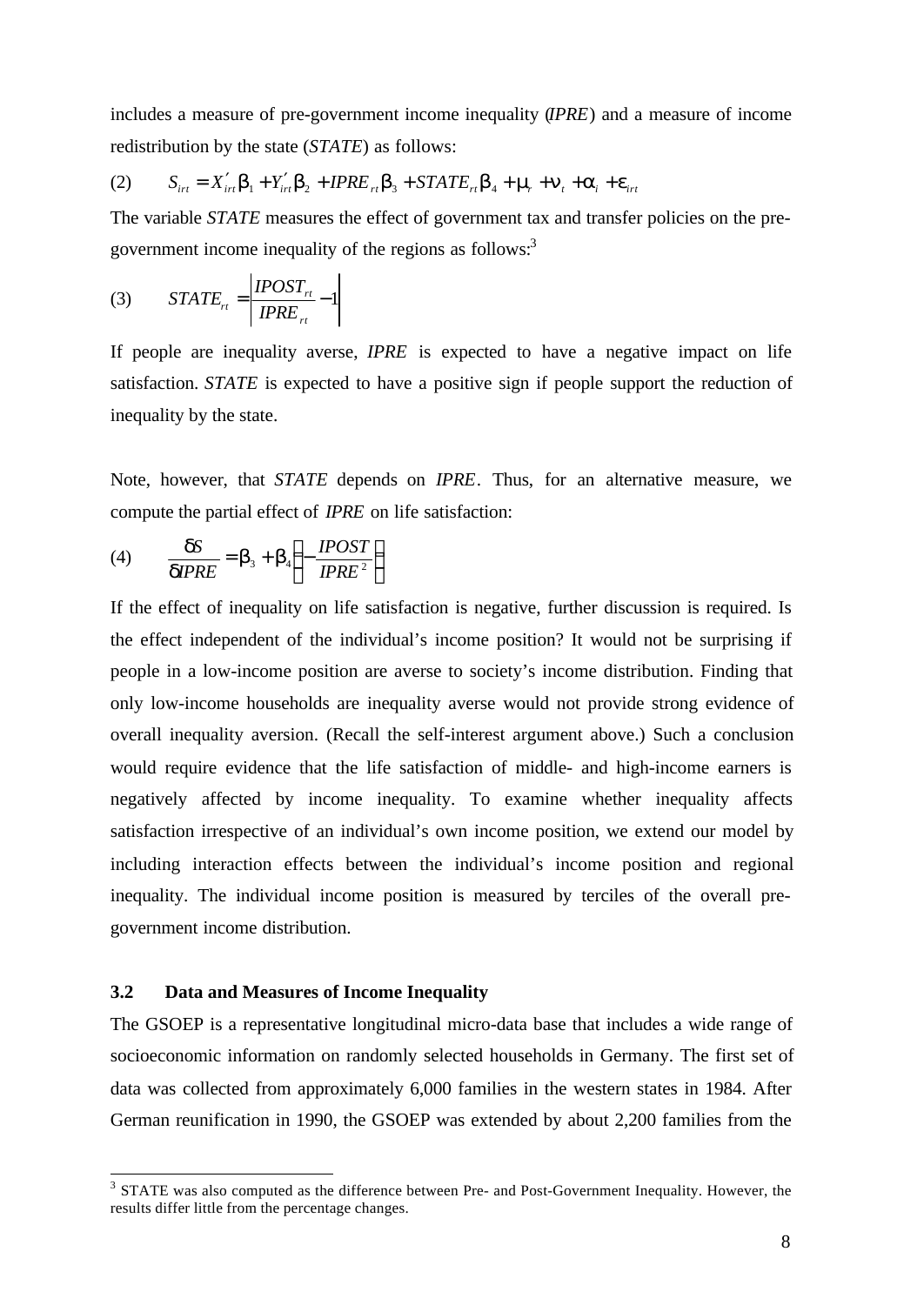eastern states.<sup>4</sup> For estimation, we used data from an unbalanced panel from 1985 to 1998. We concentrate on the West German population of working age (between 20 and 60 years of age). Respondents who answered in at least two years are included.

The following sociodemographic characteristics, which have been discussed in the literature as potential determinants of life satisfaction, are included in all regressions: age, age squared, gender, nationality, years of education, marital status, whether widowed, whether divorced, household size, number of children, place of abode, whether employed full time, whether employed part time, and whether unemployed. Another potentially important variable—the health status of the individual—could not be included because there is no health measure in the GSOEP for the whole period.

The individual's income position is included in the regression in the form of the log of equivalent household disposable income.<sup>5</sup> We also include the relative income position of the individual in the form of the income quintile to which the individual belongs. A dummy variable indicating whether the major source of household disposable income is a public transfer program is included. This might affect life satisfaction through stigmatization. In addition, we use the log of pre-government household income as a predictor of life satisfaction. Including income as well as the individual's income position in a panel data model may well control for the income mobility effects discussed in Section 2. Panel data estimation methods make use of the within-individual variation of the covariates and thus of changing income positions within the period under study.

We compute inequality by using the regional income distribution for each respondent from the GSOEP. *IPOST*<sub>rt</sub> is the inequality of the post-government income distribution in region  $r$  at time *t*. *IPRE*<sub>rt</sub> is the corresponding pre-government inequality. Annual pre-government income is defined as the sum of gross earnings, capital income, and private transfer income across all household members. Post-government income is defined as pre-government income minus income tax and payroll tax payments plus public transfer payments. The regions are the 75 *Raumordnungsregionen* (ROR) of West Germany. The ROR are specific regional areas based on the administrative structure beneath the state level of West

l

<sup>&</sup>lt;sup>4</sup> The GSOEP data used in this study are available as a 'scientific use' file (see Wagner et al., 1993). For further information, please contact the German Institute for Economic Research (DIW), Berlin: http://www.diw.de/soep/.

<sup>&</sup>lt;sup>5</sup> As Davis (1984) has shown, income change, as a predictor of life satisfaction, is more important than income itself. However, income change is implicitly considered in these methods.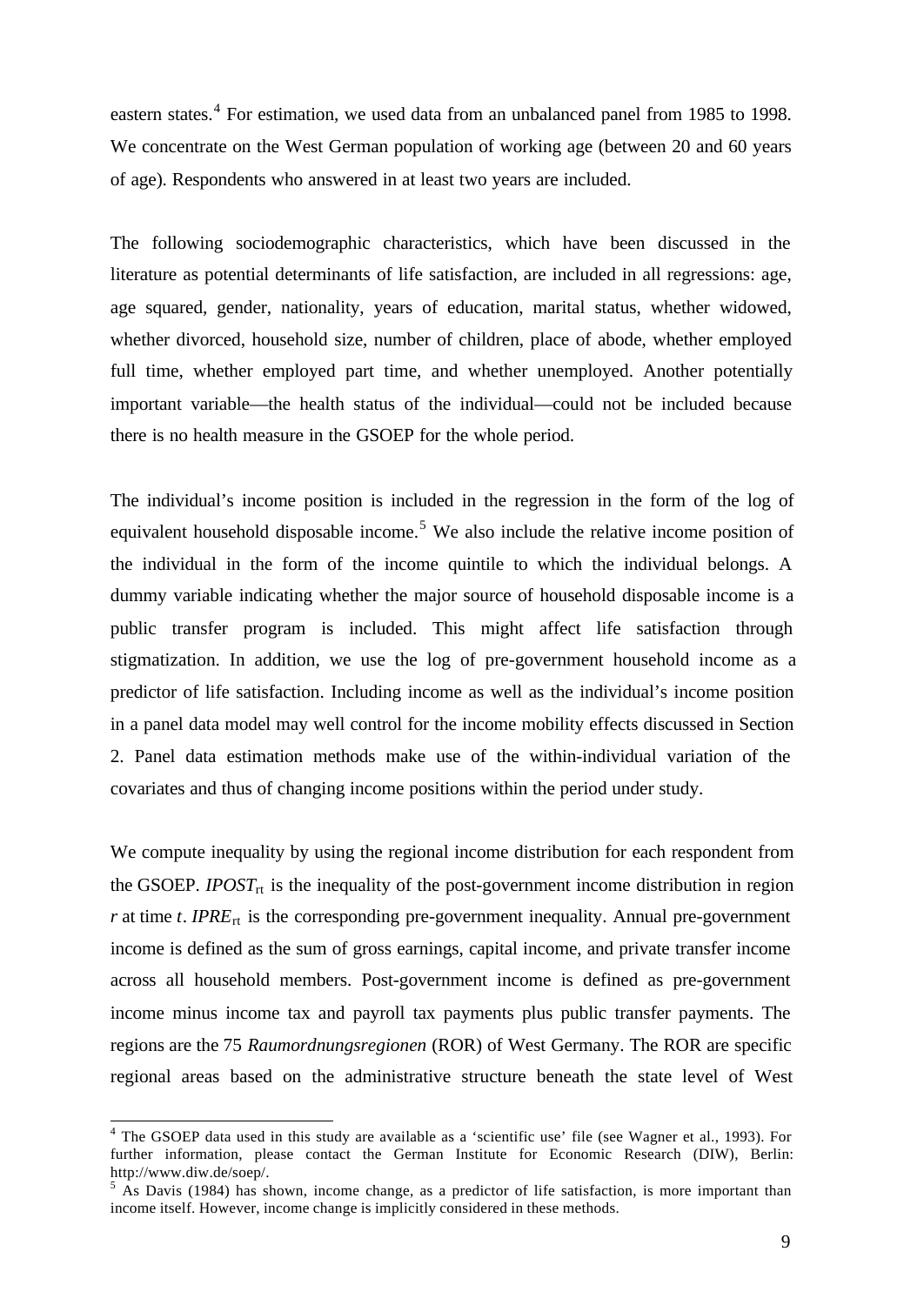Germany (see Bundesamt für Bauwesen und Raumordnung, 1999).<sup>6</sup> Thus, the number of observations on inequality is *r* multiplied by *t* (that is, 75 multiplied by 14).

Because both pre- and post-government incomes are calculated in the GSOEP at the household level, we apply an equivalence scale so households of different sizes are comparable. The scale chosen for our analysis approximates the commonly used (revised) OECD scale. This scale assigns a weight of unity to the first adult, 0.5 to all other adults, and 0.3 to children. The results are not sensitive to the equivalence scale chosen.

It is widely accepted that social welfare and its distribution are normative concepts. Because each inequality measure represents a particular type of a normative social welfare function (see Blackorby and Donaldson, 1978), we use different measures of inequality. The measures should satisfy the requirements of the Dalton–Pigou principle of transfers, and the properties of population replication and mean independence (see Cowell, 1995). Because pre-government income can be zero, the measures should also be computable when income is zero. Therefore, we have chosen three measures: the Gini Coefficient, the measure proposed by Theil, and the Atkinson Measure. The Theil measure is a generalized entropy measure and thus satisfies the strong principle of transfers, as well as the requirements listed above. The Atkinson Measure is based on an explicitly defined social welfare function, in which relative inequality aversion is represented by the constant parameter *e* (see Atkinson, 1970). The larger the parameter the greater the degree of society's inequality aversion. In the literature on income inequality, *e* is often chosen to be unity. We follow this convention. Descriptive statistics for all inequality and redistribution measures are reported in the appendix (see Appendix, Table A1).

#### **3.3 Estimation Methods**

l

Because responses to the life satisfaction question are from an ordinal scale, an appropriate estimator for our models is the ordered probit. However, the satisfaction scale may be used differently by different respondents (which is analogous to the ordinal–cardinal debate in utility theory). This may generate correlations between the unobserved individual characteristics included in  $a_i$  and some of the explanatory variables (such as household income) and thereby lead to inconsistent estimation of the parameters. However, the availability of panel data enables the model to be estimated as a fixed-effects or random-

 $6$  The regional data can be obtained from the GSOEP group at the DIW Berlin (http://www.diw.de/soep/).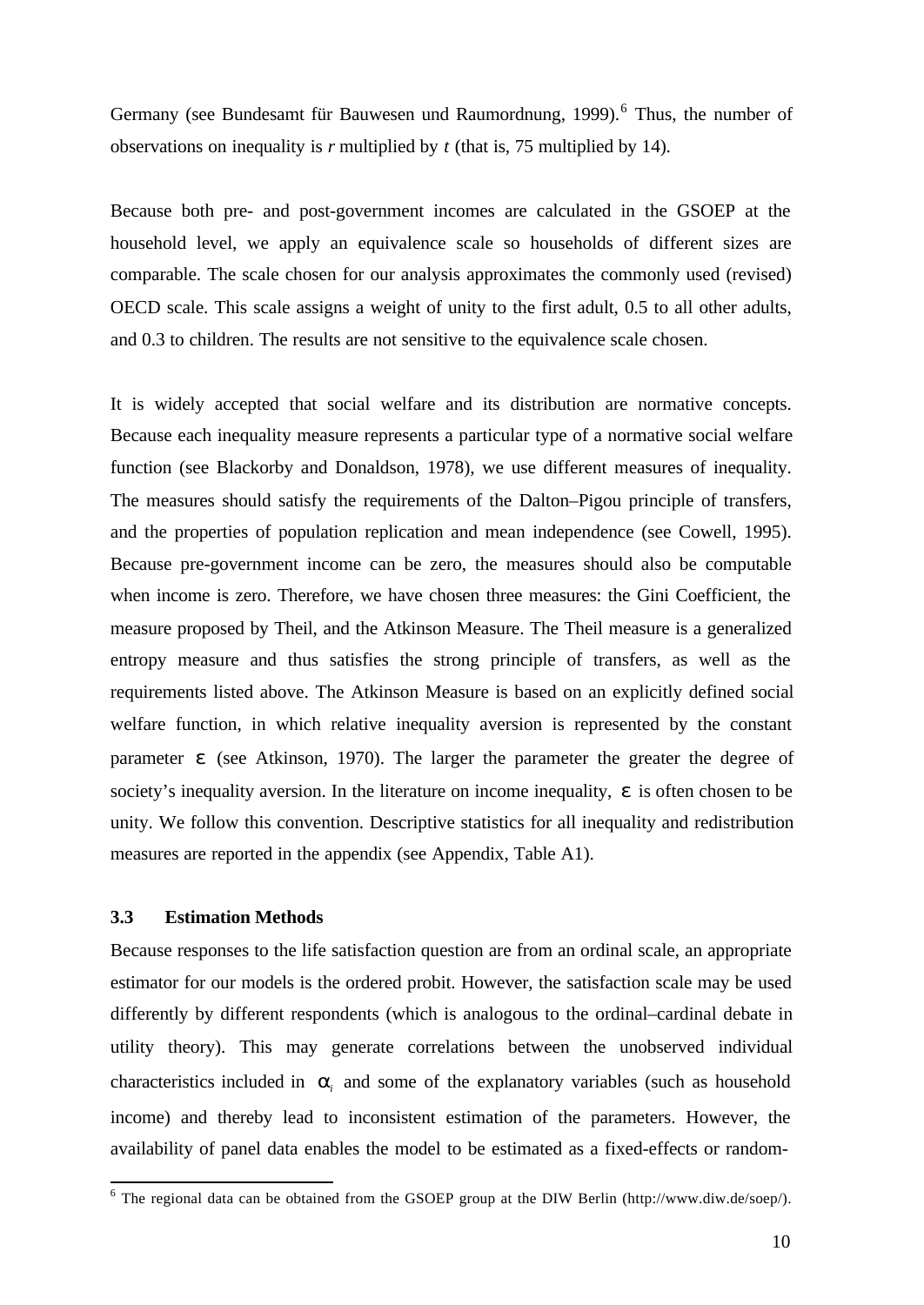effects model, and thereby deals with some of these problems. In particular, if  $a_i$  is modeled as a fixed effect, it is possible to control for inter-individual differences in the scaling and anchoring of responses, intrinsic differences in scaling, and unobserved variables. If this heterogeneity is constant over time, the estimators are unbiased. Unfortunately, there is no readily available formulation of the fixed-effects ordered probit estimator (see, for example, Greene, 2000). An alternative is the random-effects ordered probit model. However, the assumption that unobserved heterogeneity is independent of the explanatory variables is untenable. The random-effects specification was also rejected by a Hausman test. Thus, we present three models. First, we estimated an ordered probit. We calculated robust standard errors using the Huber/White estimator of the variance and grouped the data by individuals to relax the assumption of independence over time. Second, we estimated an ordinary least squares pooled regression, also with robust standard errors as described above. The signs and significance of the estimated parameters are substantively the same in both models.<sup>7</sup> Third, we estimated a fixed-effects model to control for unobserved heterogeneity.<sup>8</sup>

It could be argued that the repeated measurement of life satisfaction using panel data has an effect on respondents' answers. We controlled for this possibility by including a variable that measures the number of times a respondent has answered the question on life satisfaction during the estimation period.

#### **4. Estimation Results**

The empirical results are shown in the following tables. Only the estimated coefficients for inequality and inequality reduction are presented. The tables in the appendix include all the estimated parameters. Most of the estimates are consistent with those in the empirical literature on life satisfaction. As expected, life satisfaction increases with pre-government income and the net income of the household. The position in the income distribution has no effect on life satisfaction, except for those on the lowest incomes. Compared with other individuals, those at the bottom of the income distribution are less satisfied with their lives.

l

See also Pannenberg and Schwarze (2000).

<sup>&</sup>lt;sup>7</sup> Hamermesh (2001) and DiTella et al. (2001) also used ordinary least squares (OLS) to analyze satisfaction scales. They concluded that there are no substantial differences between OLS and ordered probit estimates.<br><sup>8</sup> As pre-government inequality and inequality reduction by the state are measured at the regional level, both independent variables are more highly aggregated than is the dependent variable (life satisfaction). This may bias the estimated standard errors of the independent variables (see Moulton, 1990). However, the panel data estimation methods used in this paper control for fixed regional effects and thus alleviate the problem.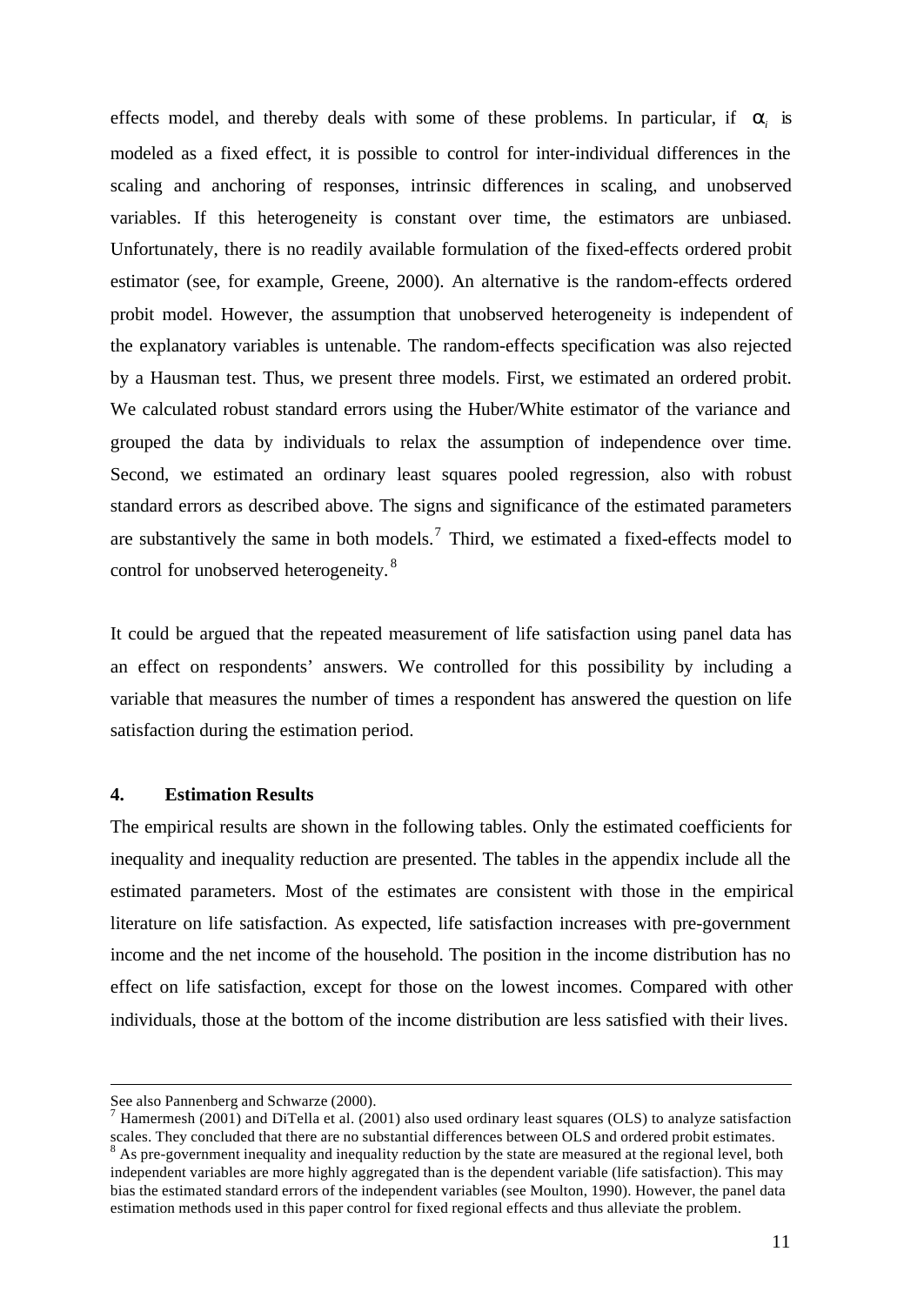We now consider the effect of inequality on life satisfaction and well-being. First, we discuss the model in which satisfaction is regressed on post-government income inequality. The parameter estimates reported in Table 3 indicate that post-government income inequality has a significantly negative effect on life satisfaction, but only when it is measured by the Gini coefficient or by the Theil index. There are no substantial differences between the estimates from the different estimation methods. The Atkinson measure of post-government inequality is only significant at the 10 percent level in the ordered probit model.

**Table 3**: Life satisfaction and income inequality—estimates from panel data (selected variables)

| Variable                   | Pooled        | <b>Ordered Probit</b> | Fixed effects |
|----------------------------|---------------|-----------------------|---------------|
|                            | Regression    |                       |               |
| Post-Government Inequality |               |                       |               |
| (IPOST) measured by:       |               |                       |               |
| Gini Coefficient           | $-0.4813$ **  | $-0.3554$ ***         | $-0.3624$ **  |
|                            | (0.2202)      | (0.1301)              | (0.1633)      |
| Theil Measure              | $-0.4210$ *** | $-0.2973$ ***         | $-0.2619**$   |
|                            | (0.1574)      | (0.0930)              | (0.1255)      |
| Atkinson (1) Measure       | $-0.2546$     | $-0.1744*$            | $-0.2097$     |
|                            | (0.1793)      | (0.1058)              | (0.1441)      |

Robust standard errors are in parentheses. The variance–covariance matrix for the ordered probit and pooled regressions is clustered by individuals.

*Other variables:* Age, age squared, sex, nationality, years of education, married, widowed, divorced, size of household, children, real estate, full-time employed, part-time employed, unemployed, disposable income (log), disposable income position (quintiles), pre-government income (log), public transfers, income taxes (percent), payroll taxes (percent), fixed time effects (14), fixed regional effects (73).

\* Statistically significant at the 10% level,<sup>\*\*</sup> at the 5% level,<sup>\*\*\*</sup> at the 1% level.

*Number of cases*: 94528/11838.

*Source:* GSOEP, 1985–1998.

Table 4 reports the coefficients of the interaction terms between regional income inequality and the individual's income tercile position.<sup>9</sup> Only the fixed-effects regression estimates

 9 An alternative procedure would be to include the main effects (*IPRE*, *IPOST*, *STATE*) and two interaction effects. (The results are not shown here.) In this case, only the main effects are significant; the interaction effects are not.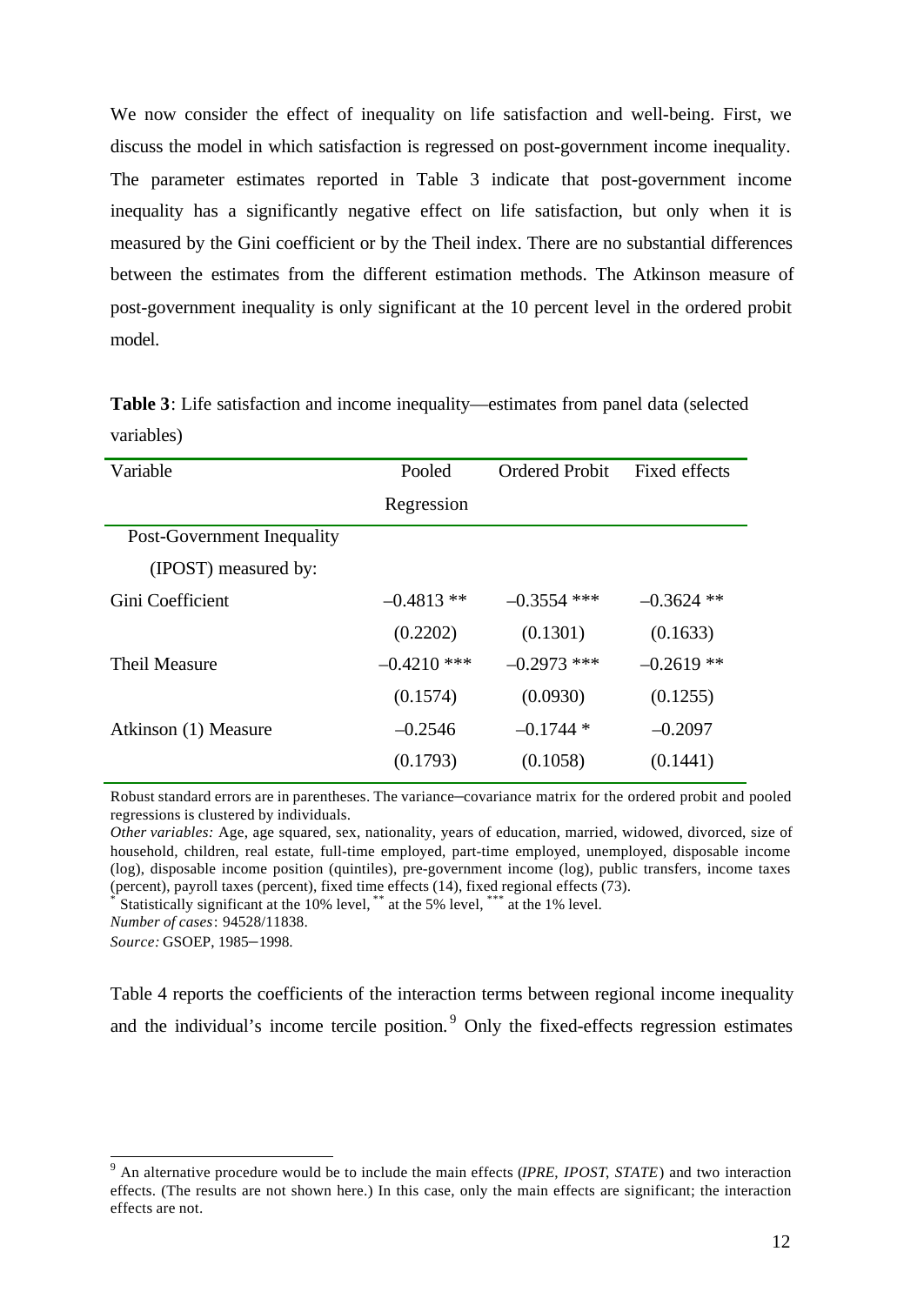are presented here.<sup>10</sup> Note that individuals' income positions are already controlled for by the inclusion of dummy variables.

| Variable                              | Inequality measured by: |               |               |
|---------------------------------------|-------------------------|---------------|---------------|
|                                       | Gini                    | Theil         | Atkinson (1)  |
|                                       | Coefficient             | Measure       | Measure       |
| Post-Government Inequality (IPOST) by |                         |               |               |
| Terciles:                             |                         |               |               |
| $IPOST^*PreT_1$                       | $-0.5801$ ***           | $-0.6349$ *** | $-0.5930$ *** |
|                                       | (0.1691)                | (0.1473)      | (0.1649)      |
| $IPOST^*PreT_2$                       | $-0.2572$               | $-0.0499$     | $-0.0370$     |
|                                       | (0.1661)                | (0.1376)      | (0.1546)      |
| $IPOST^*PreT_3$                       | $-0.2510$               | $-0.0976$     | $-0.0274$     |
|                                       | (0.1686)                | (0.1483)      | (0.1632)      |

**Table 4:** Life satisfaction and income inequality by income terciles—fixed-effects estimates from panel data (selected variables)

Robust standard errors are in parentheses. The variance–covariance matrix for the ordered probit and pooled regressions is clustered by individuals.

*Other variables:* Age, age squared, sex, nationality, years of education, married, widowed, divorced, size of household, children, real estate, full-time employed, part-time employed, unemployed, disposable income (log), disposable income position (quintiles), pre-government income (log), public transfers, income taxes (percent), payroll taxes (percent), fixed time effects (14), fixed regional effects (73).

\* Statistically significant at the 10% level, \*\*\* at the 5% level, \*\*\* at the 1% level.

*Number of cases*: 94528/11838.

*Source:* GSOEP, 1985–1998.

l

Only persons in the first income tercile are negatively affected by post-government income inequality; there is no significant effect for middle- and high-income earners. The estimates are robust to the income inequality measure used. These results confirm the finding of Alesina et al. (2001a) that while poor people in European countries are affected by income inequality, the rich are not. However, as already mentioned, we cannot unequivocally conclude from these results that individuals are not averse to inequality. Our results simply indicate that low-income people are affected negatively by post-government income inequality, and this is probably because individuals with low pre-government incomes would like more redistribution.

<sup>&</sup>lt;sup>10</sup> Using the Hausman test to test the fixed-effects model against the random-effects model indicates evidence of correlation between the individual effects and the regressors, which supports the fixed-effects specification.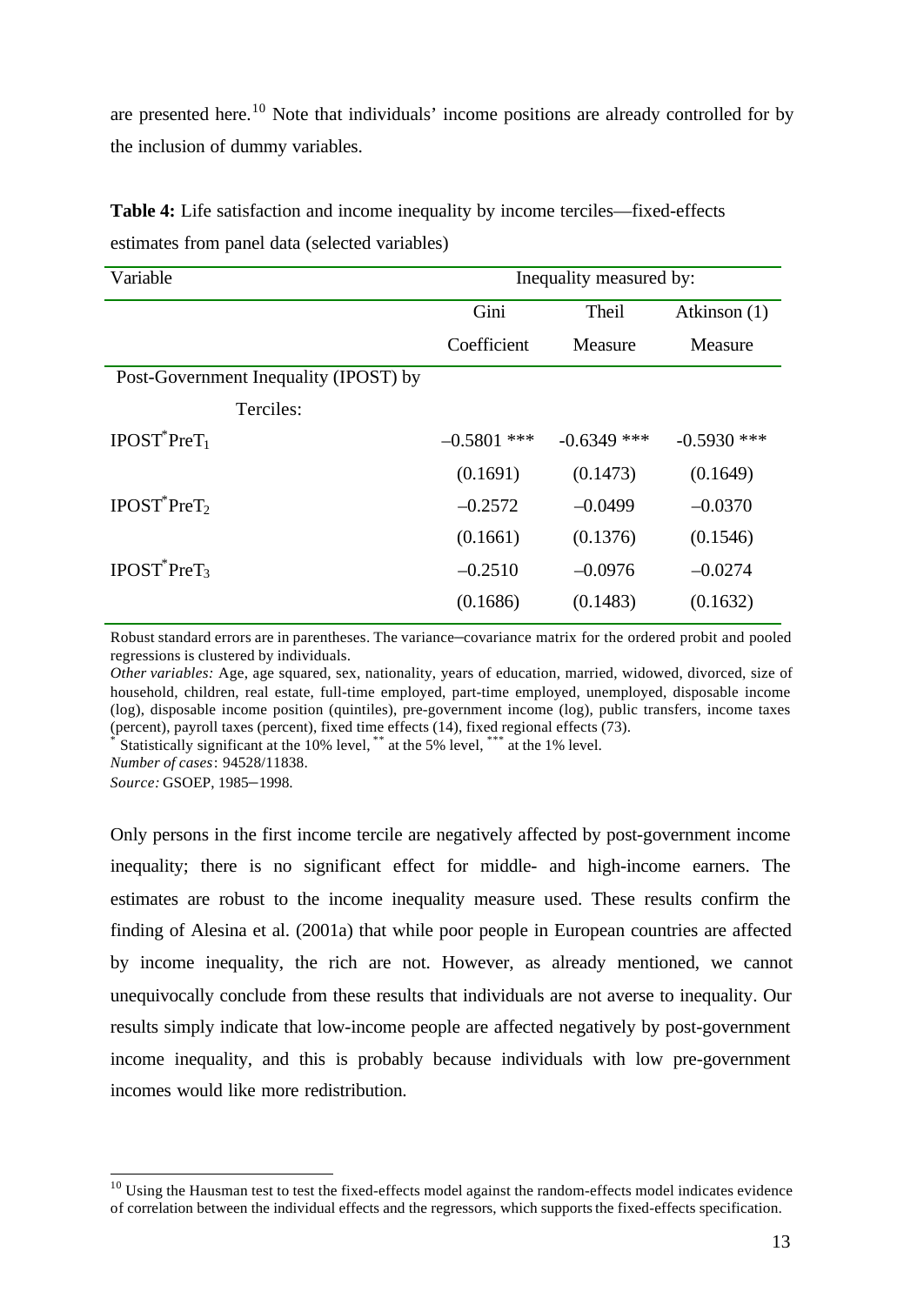Thus, before discussing these results further, we present estimates in which postgovernment income inequality has been decomposed into its constituent parts—pregovernment income inequality (*IPRE*) and redistribution by the state (*STATE*). The parameter estimates reported in Table 5 indicate that pre-government income inequality has a significantly negative effect on life satisfaction. This result holds whatever inequality measure is used and whichever estimation method is used. The negative effect of inequality is clearly not significantly reduced by the state's redistribution policy. On the contrary, some of the estimated coefficients are negative although their effects are only statistically significant at the 10 percent level in the fixed-effects regression.

As stated above, *STATE* depends on *IPRE*. Thus, we calculate as an alternative measure the partial effect of *IPRE* on life satisfaction, the coefficients of which are included in Table 5. The partial effects are evaluated at the sample means of *IPRE* and *STATE*. There is no negative effect of pre-government income inequality when the Gini Coefficient is used to measure inequality. When the Theil and Atkinson measures are used, the negative effect of inequality on life satisfaction remains statistically significant. This result suggests inequality aversion.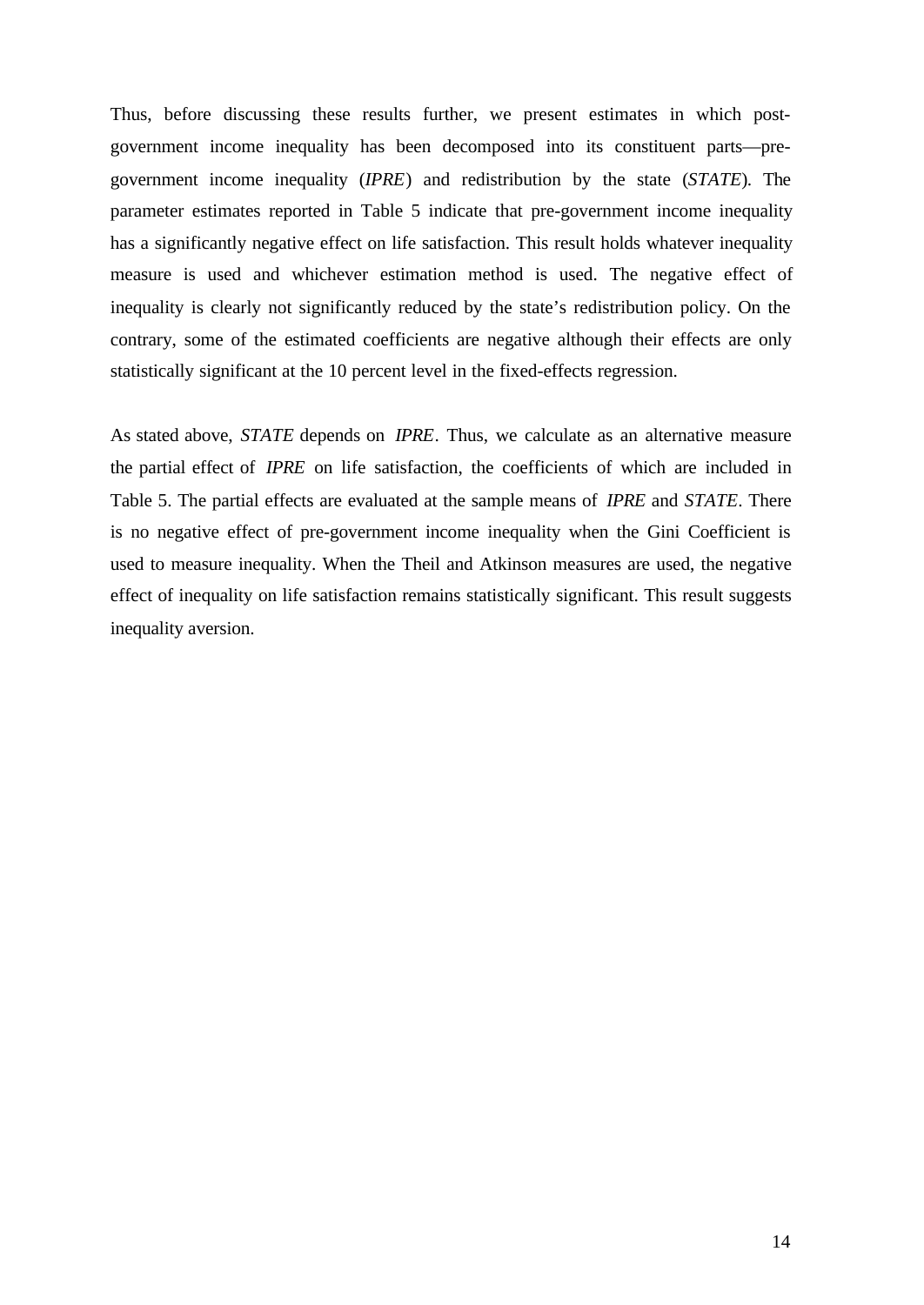| Variable                       | Pooled        | <b>Ordered Probit</b> | Fixed effects |
|--------------------------------|---------------|-----------------------|---------------|
|                                | Regression    |                       |               |
| Pre-Government Inequality      |               |                       |               |
| (IPRE) measured by:            |               |                       |               |
| Gini Coefficient               | $-0.5003$ *** | $-0.3497$ ***         | $-0.4977$ *** |
|                                | (0.1815)      | (0.1063)              | (0.1277)      |
| <b>Theil Measure</b>           | $-0.2907$ *** | $-0.2067$ ***         | $-0.2357$ *** |
|                                | (0.0966)      | (0.0567)              | (0.0715)      |
| Atkinson (1) Measure           | $-0.1966$ **  | $-0.1343$ ***         | $-0.1484$ *** |
|                                | (0.0812)      | (0.0482)              | (0.0576)      |
| Percent Redistribution (STATE) |               |                       |               |
| measured by:                   |               |                       |               |
| Gini Coefficient               | $-0.0814$     | $-0.0176$             | $-0.1854*$    |
|                                | (0.1369)      | (0.0814)              | (0.1025)      |
| <b>Theil Measure</b>           | $-0.0053$     | 0.0070                | $-0.0209$     |
|                                | (0.0712)      | (0.0426)              | (0.0566)      |
| Atkinson (1) Measure           | $-0.0060$     | 0.0047                | 0.0224        |
|                                | (0.1024)      | (0.0602)              | (0.0838)      |
| Partial Effect of IPRE:        |               |                       |               |
| Gini Coefficient               |               |                       | $-0.2048$     |
| <b>Theil Measure</b>           |               |                       | $-0.2036*$    |
| Atkinson (1) Measure           |               |                       | $-0.1581$ **  |

**Table 5**: Life satisfaction, income inequality, and redistribution—estimates from panel data (selected variables)

Robust standard errors are in parentheses. The variance–covariance matrix for the ordered probit and pooled regressions is clustered by individuals.

*Other variables:* Age, age squared, sex, nationality, years of education, married, widowed, divorced, size of household, children, real estate, full-time employed, part-time employed, unemployed, disposable income (log), disposable income position (quintiles), pre-government income (log), public transfers, income taxes (percent), payroll taxes (percent), fixed time effects (14), fixed regional effects (73).

Statistically significant at the 10% level, \*\* at the 5% level, \*\*\* at the 1% level.

*Number of cases*: 94528/11838.

*Source:* GSOEP, 1985–1998.

Table 6 reports the results of interacting pre-government income inequality and the percentage redistribution by the state with individual income terciles. These estimates depend significantly on the inequality measure used. When measured by the Gini Index, pre-government inequality significantly lowers life satisfaction for all income terciles.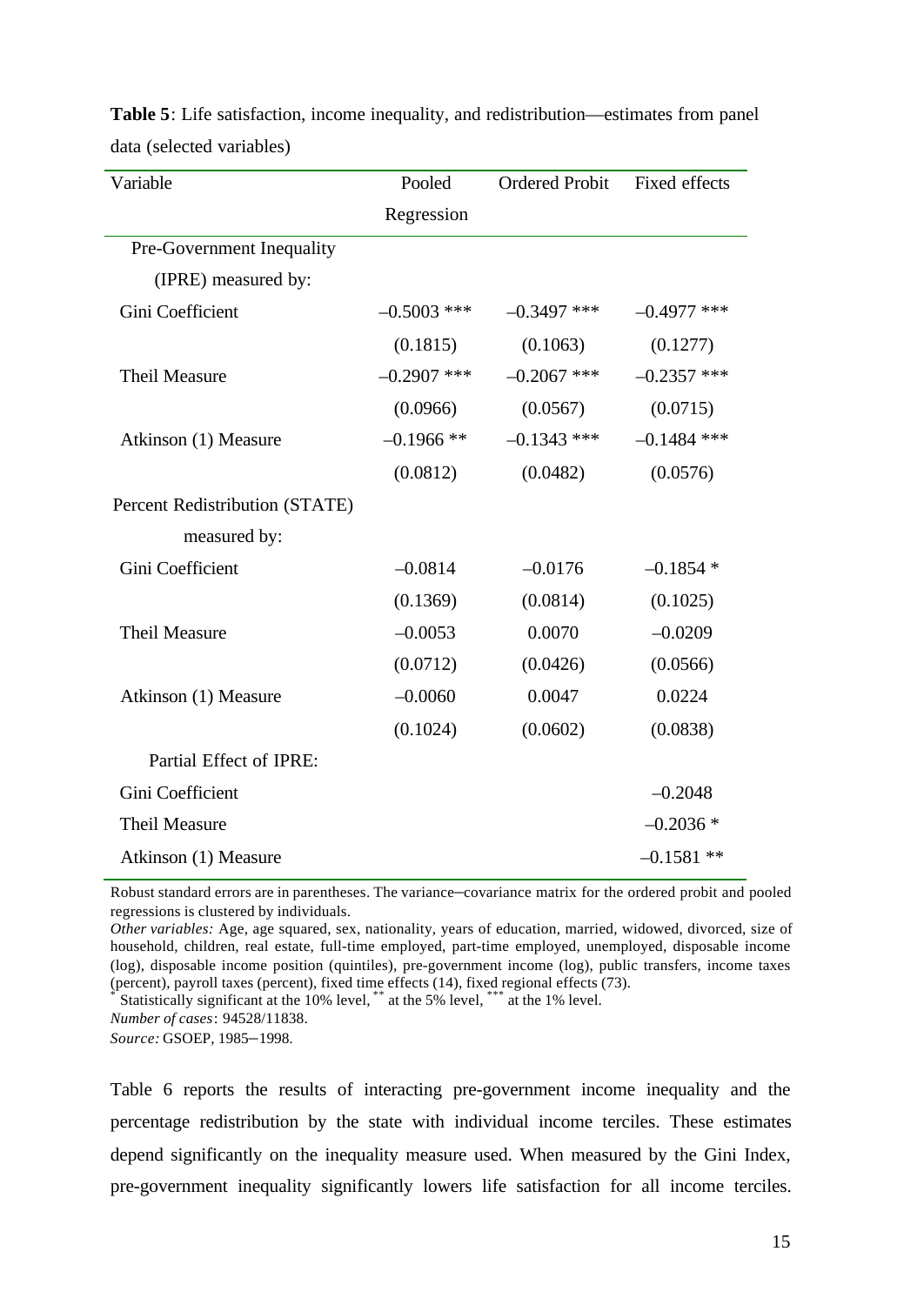Thus, regional pre-government income inequality evidently reduces life satisfaction, irrespective of the individual's own income position. The life satisfaction of the highest earners is negatively affected by income inequality, as is the life satisfaction of people who are in the middle or at the bottom of the income distribution.

However, redistribution by the state does not have a positive effect on life satisfaction. Indeed, for individuals in the middle of the pre-government income distribution, redistribution has a significantly negative effect on life satisfaction. The 'middle class' in German society are most affected by income tax and payroll tax, and therefore, primarily responsible for financing most of the social burden. No significantly negative effect of income redistribution on life satisfaction was found for individuals at the top of the income distribution.

The partial effects of pre-government income inequality (also in Table 6) tell a different story. No significantly negative effect of income inequality on life satisfaction is apparent in any income tercile. Indeed, for the middle tercile, the effect is positive, but not statistically significant. Thus, the partial effects do not provide evidence of inequality aversion.

Whereas the results implied by the Theil measure are comparable to those implied by the Gini measure, they differ from those implied by the Aktinson measure.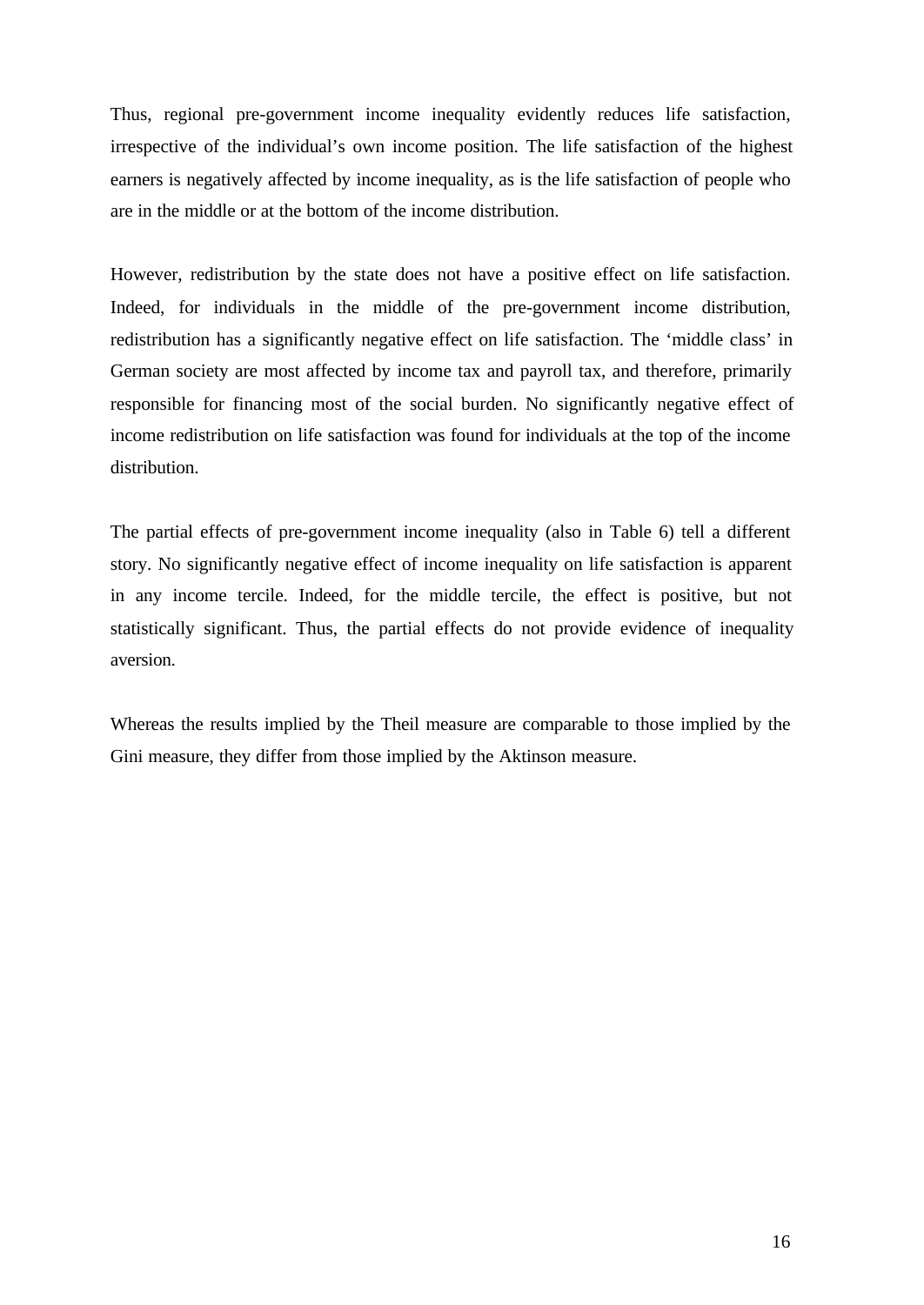| Variable                            | Inequality measured by: |               |               |
|-------------------------------------|-------------------------|---------------|---------------|
|                                     | Gini                    | Theil         | Atkinson (1)  |
|                                     | Coefficient             | Measure       | Measure       |
| Pre-Government Inequality (IPRE) by |                         |               |               |
| Terciles:                           |                         |               |               |
| $IPRE^*PreT_1$                      | $-0.6583$ ***           | $-0.3531$ *** | $-0.2368$ *** |
|                                     | (0.1552)                | (0.1011)      | (0.0827)      |
| IPRE <sup>*</sup> PreT <sub>2</sub> | $-0.3769$ ***           | $-0.1391$     | $-0.1007$     |
|                                     | (0.1473)                | (0.0965)      | (0.0755)      |
| $IPRE^*PreT_3$                      | $-0.4690$ ***           | $-0.2178**$   | $-0.1218$     |
|                                     | (0.1575)                | (0.1058)      | (0.0809)      |
| Percent Redistribution (STATE) by   |                         |               |               |
| Terciles:                           |                         |               |               |
| $STATE^*PreT_1$                     | $-0.1613$               | $-0.0528$     | 0.0064        |
|                                     | (0.1446)                | (0.0697)      | (0.0949)      |
| $STATE^*Prefix_2$                   | $-0.2504*$              | $-0.0294$     | 0.0196        |
|                                     | (0.1333)                | (0.0659)      | (0.0911)      |
| $STATE^*Pref_3$                     | $-0.1337$               | 0.0180        | 0.0387        |
|                                     | (0.1463)                | (0.0710)      | (0.0951)      |
| Partial Effect of IPRE:             |                         |               |               |
| $PreT_1$                            | $-0.4034$               | $-0.2721$     | $-0.2396$ **  |
| PreT <sub>2</sub>                   | 0.0187                  | $-0.0940$     | $-0.1091$     |
| PreT <sub>3</sub>                   | $-0.2578$               | $-0.2453$     | $-0.1384$     |

**Table 6:** Life satisfaction, income inequality, and redistribution by income terciles—fixedeffects estimates from panel data (selected variables)

Robust standard errors are in parentheses. The variance–covariance matrix for the ordered probit and pooled regressions is clustered by individuals.

*Other variables:* Age, age squared, sex, nationality, years of education, married, widowed, divorced, size of household, children, real estate, full-time employed, part-time employed, unemployed, disposable income (log), disposable income position (quintiles), pre-government income (log), public transfers, income taxes (percent), payroll taxes (percent), fixed time effects (14), fixed regional effects (73).

\* Statistically significant at the 10% level, \*\*\* at the 5% level, \*\*\* at the 1% level.

*Number of cases*: 94528/11838.

*Source:* GSOEP, 1985–1998.

The estimated effects of redistribution on life satisfaction are positive although they are not statistically significant. However, there is no negative effect of pre-government income inequality for the second and third income terciles. Thus, the results implied by the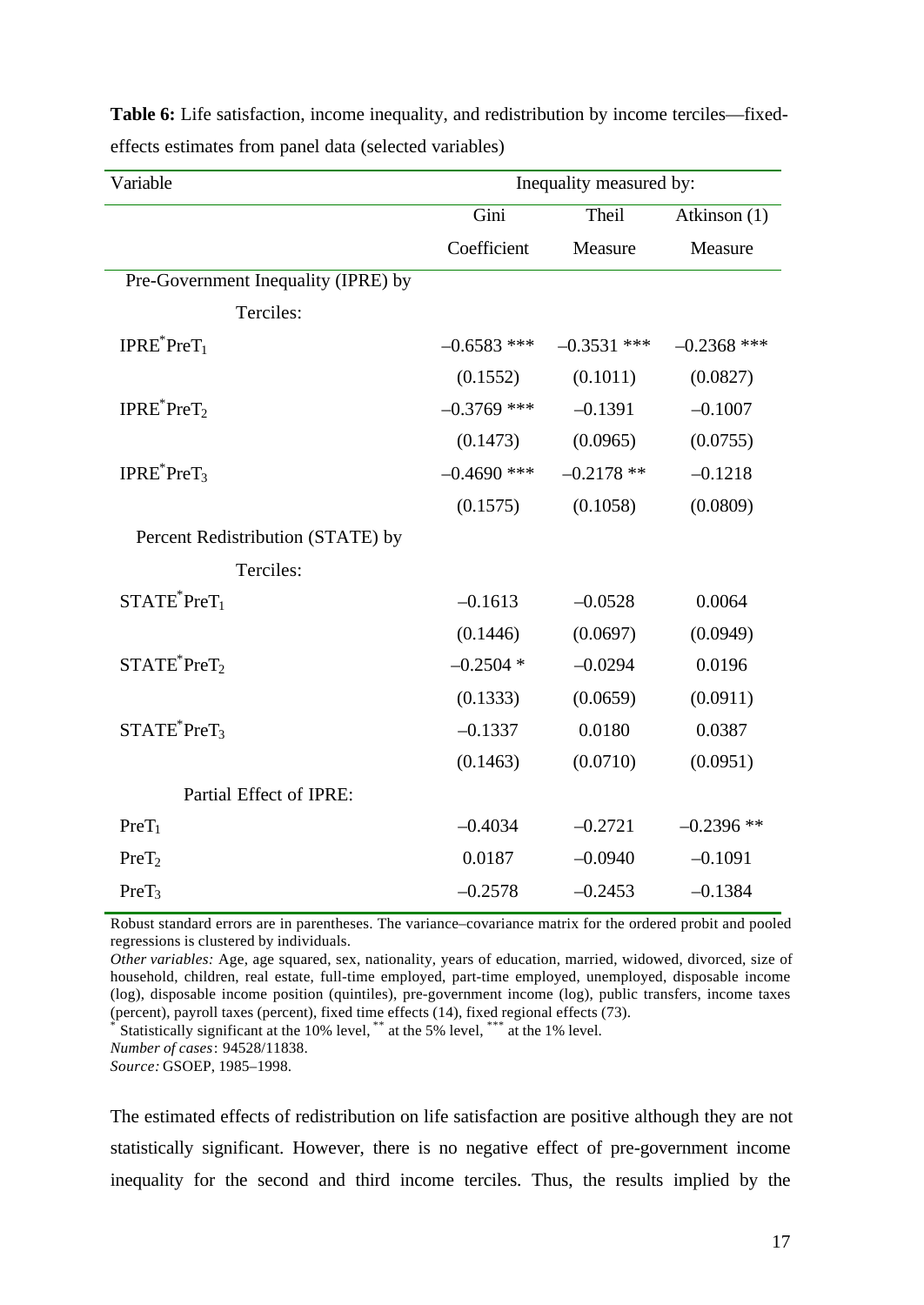Atkinson measure suggest that the effect of inequality aversion on life satisfaction can be reduced by redistribution by the state. This result applies to persons in the middle and third income terciles. For those in the lower income tercile, the negative effect of pregovernment income inequality remains, even when one considers the partial effect.

#### **5. Conclusions**

Using panel data covering a 14-year period between 1985 and 1998, we regressed life satisfaction, rated on a scale ranging from 0 to 10, on regional income inequality and on the percentage reduction in inequality achieved through tax and transfer policy. We measured income inequality by using three different indices.

As have other recent papers on this topic, we began with a model in which life satisfaction is regressed on post-government income inequality. However, we argued that the use of post-government income inequality might be inadequate for testing for inequality aversion. Hence, we decomposed post-government income inequality into its constituent parts—pregovernment income inequality and the extent of redistribution by the state.

The results do not clearly indicate whether German people are negatively affected by income inequality. On the one hand, pre-government income inequality affects life satisfaction irrespective of individual income positions, which suggests that people might be averse to inequality. On the other hand, given that the extent of redistribution depends on pre-government income inequality, the partial effect of pre-government income inequality on life satisfaction constitutes only weak evidence for inequality aversion.

However, assuming some inequality aversion, redistribution through government tax and transfer policy evidently cannot reduce welfare losses that are due to income inequality. We found no significantly positive effect on life satisfaction of the percentage reduction in inequality. Indeed, one of our measures suggested that individuals in the middle of the income distribution are affected negatively by redistribution. The estimated reduction in life satisfaction that is due to redistribution might be interpreted as a form of 'excess burden'.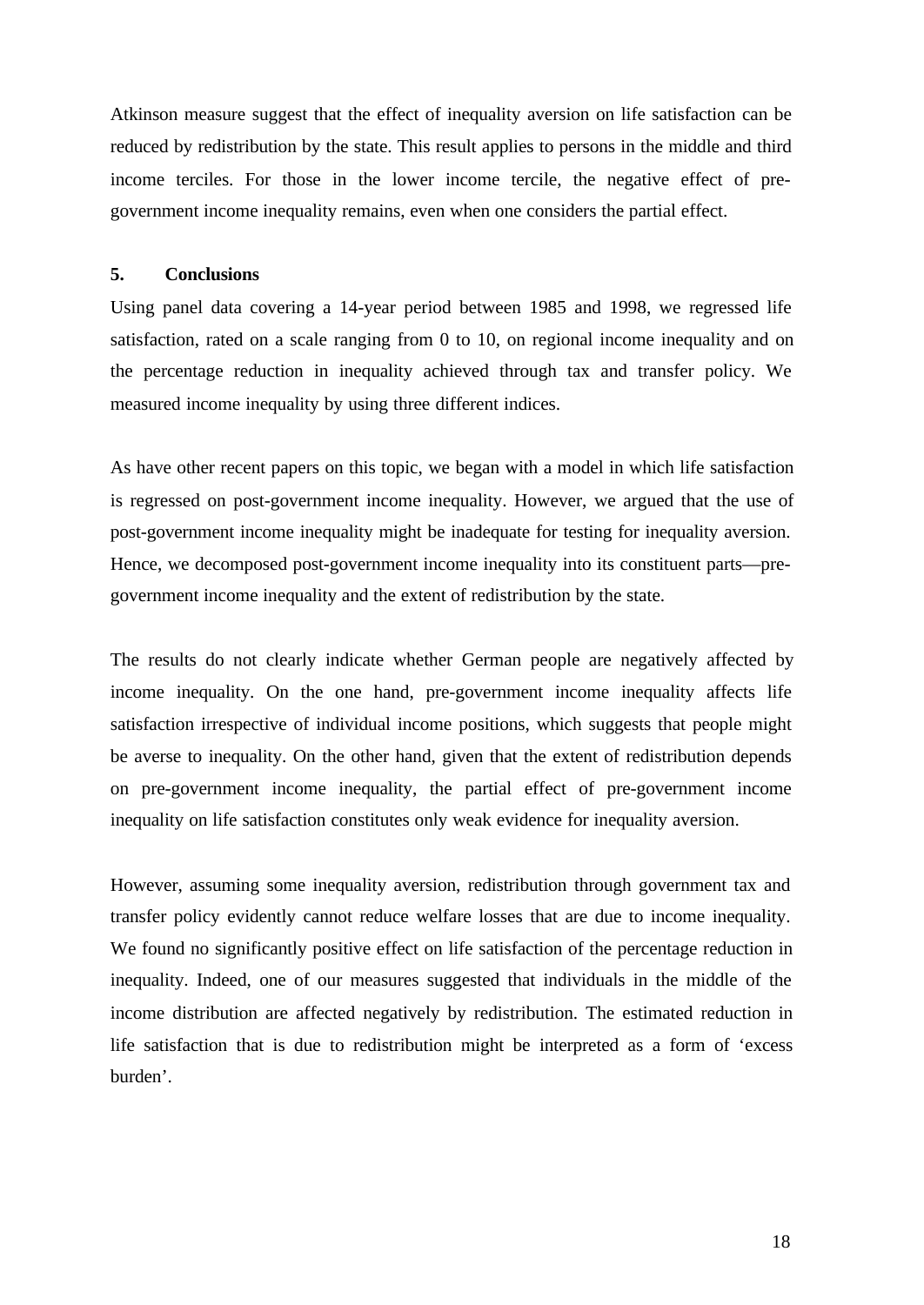#### **References**

- Alesina, A., R. Di Tella and R. MacCulloch: 2001a, Inequality and Happiness: Are Europeans and Americans Different?, NBER Working Paper 8198 (National Bureau of Economic Research, Cambridge).
- Alesina, A., E. Glaeser and B. Sacerdote: 2001b, Why Doesn't the US have a European-Style Welfare System?, NBER Working Paper 8524 (National Bureau of Economic Research, Cambridge).
- Barr, N.: 1998, The Economics of the Welfare State, 3rd edition (Oxford University Press, Oxford).
- Benabou, R. and E. A. Ok: 2001, 'Social Mobility and the Demand for Redistribution: The POUM Hypothesis', Quarterly Journal of Economics 116, pp. 447–487.
- Blackorby, C. and D. Donaldson: 1978, 'Measures of Relative Equality and Their Meaning in Terms of Social Welfare', Journal of Economic Theory 18, pp. 59–80.
- Buhmann, B., L. Rainwater, G. Schmaus and T. J. Smeeding: 1988, 'Equivalence Scales, Well-Being, Inequality, and Poverty: Sensitivity Estimates Across Ten Countries using the Luxembourg Income Study (LIS) Database', Review of Income and Wealth 34, pp. 115–142.
- Bundesamt für Bauwesen und Raumordnung: 1999, Aktuelle Daten zur Entwicklung der Städte, Kreise und Gemeinden, Ausgabe 1999 (Bundesamt für Bauwesen und Raumordnung, Berichte Band 3, Selbstverlag, Bonn).
- Clark, A. E. and A. J. Oswald: 1994, 'Unhappiness and Unemployment', Economic Journal 104, pp. 648–659.
- Clark, A. E.: 2003, Inequality Aversion and Income Mobility: A Direct Test, Working Paper 2003-11 (DELTA, Paris).
- Corneo, C.: 2001, Inequality and the State: Comparing U.S. and German Preferences, Working Paper 398 (Center for Economic Studies and Ifo Institute for Economic Research, Munich).
- Corneo, C. and H. P. Grüner: 2000, 'Social Limits to Redistribution', American Economic Review 90, pp. 1491–1507.
- Corneo, C. and H. P. Grüner: 2001, 'Individual Preferences for Political Redistribution', Journal of Public Economics (forthcoming).
- Cowell, F. A.: 1995, Measuring Inequality, Second Edition, Prentice Hall, London.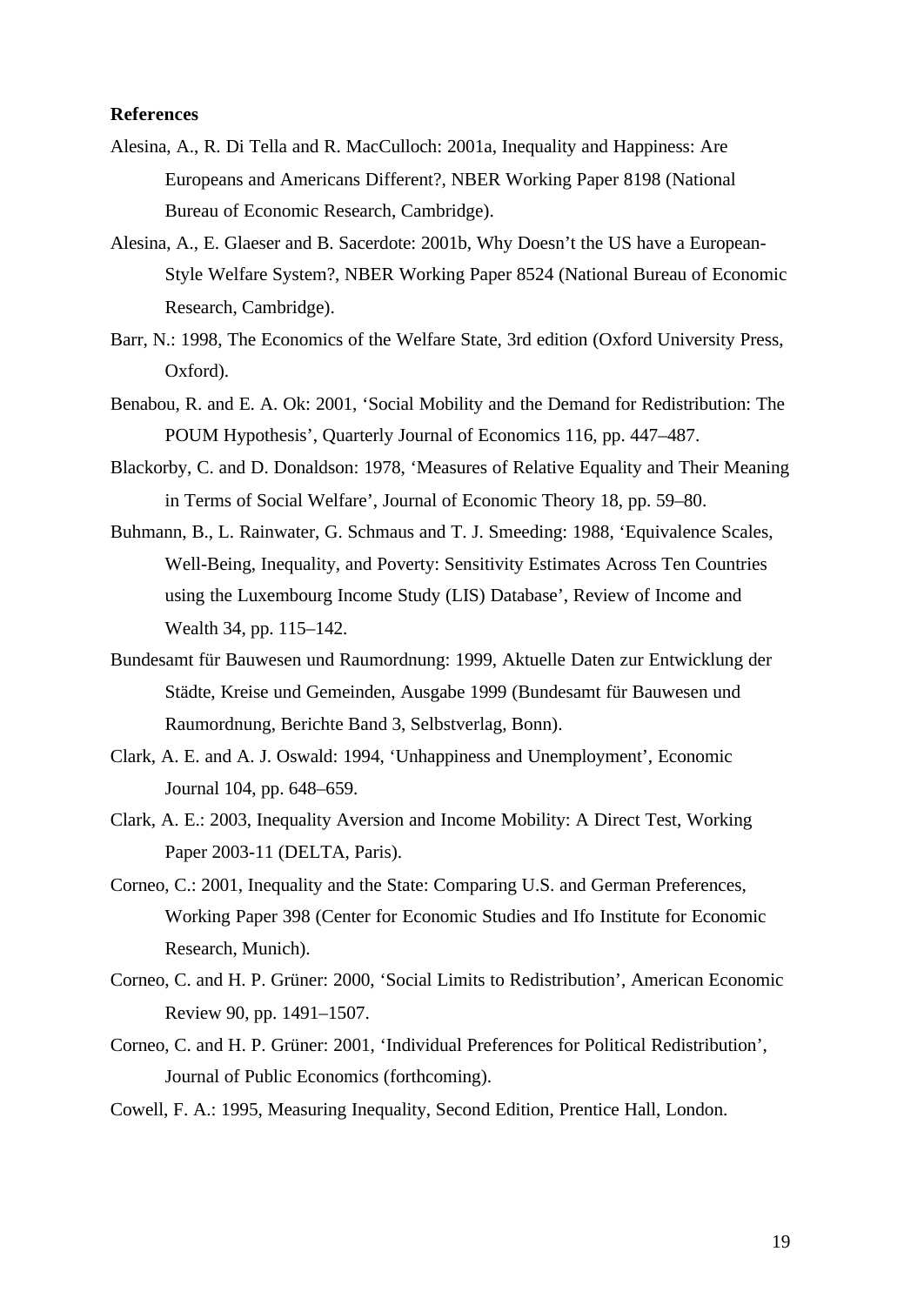- Davis, J. A.: 1984, New Money, An Old Man/Lady and 'Two's Company'. Subjective Welfare in the NORC General Social Surveys, 1972–1982, in: Social Indicators Research 15, S. 319-350.
- Diener, E., E. Suh, R. Lucas and H. Smith: 1999, 'Subjective Well-Being: Three Decades of Progress', Psychological Bulletin 125, pp. 276–303.
- Di Tella, R., R. J. MacCulloch and A. J. Oswald: 2001, 'Preferences over Inflation and Unemployment: Evidence from Surveys of Happiness', American Economic Review 91, pp. 335–341.
- Fong, C.: 2001, 'Social Preferences, Self-Interest, and the Demand for Redistribution', Journal of Public Economics 82, pp. 225–246.
- Frey, B. S. and A. Stutzer: 2000, 'Maximizing Happiness?', German Economic Review 1, pp. 145–167.
- Frey, B. S. and A. Stutzer: 2001, What can Economists Learn from Happiness Research?, Working Paper 503 (Center for Economic Studies and Ifo Institute for Economic Research, Munich).
- Greene, W. H.: 2000, Econometric Analysis, Fourth Edition, Prentice-Hall International, London.
- Hagerty, M. R.: 2000, 'Social Comparisons of Income in One's Community. Evidence From National Surveys of Income and Happiness', Journal of Personality and Social Psychology 78, pp. 764–771.
- Hamermesh, D. S.: 2001, 'The Changing Distribution of Job Satisfaction', Journal of Human Resources 36, pp. 1–30.
- Hochman, H. M. and J. D. Rodgers: 1969, 'Pareto Optimal Redistribution', American Economic Review 59, pp. 542–557.
- Morawetz, D. et al.: 1977, 'Income Distribution and Self-Rated Happiness: Some Empirical Evidence', Economic Journal 87, pp. 511–522.
- Moulton, B.: 1990, 'An Illustration of a Pitfall in Estimating the Effects of Aggregate Variables on Micro Units', Review of Economics and Statistics 72, pp. 334–338.
- Pannenberg, M. and J. Schwarze: 2000, 'Wage Dynamics and Unemployment in Germany: Evidence from Regional Panel Data', Labour 14, pp. 645–655.
- van Praag, B. M. S., P. Frijters and A. Ferrer-i-Carbonel: 2003, 'The Anatomy of Subjective Well-Being', Journal of Economic Behavior and Organization 51, pp. 29–49.
- Rawls, J.: 1971, A Theory of Justice, Harvard University Press, Cambridge, MA.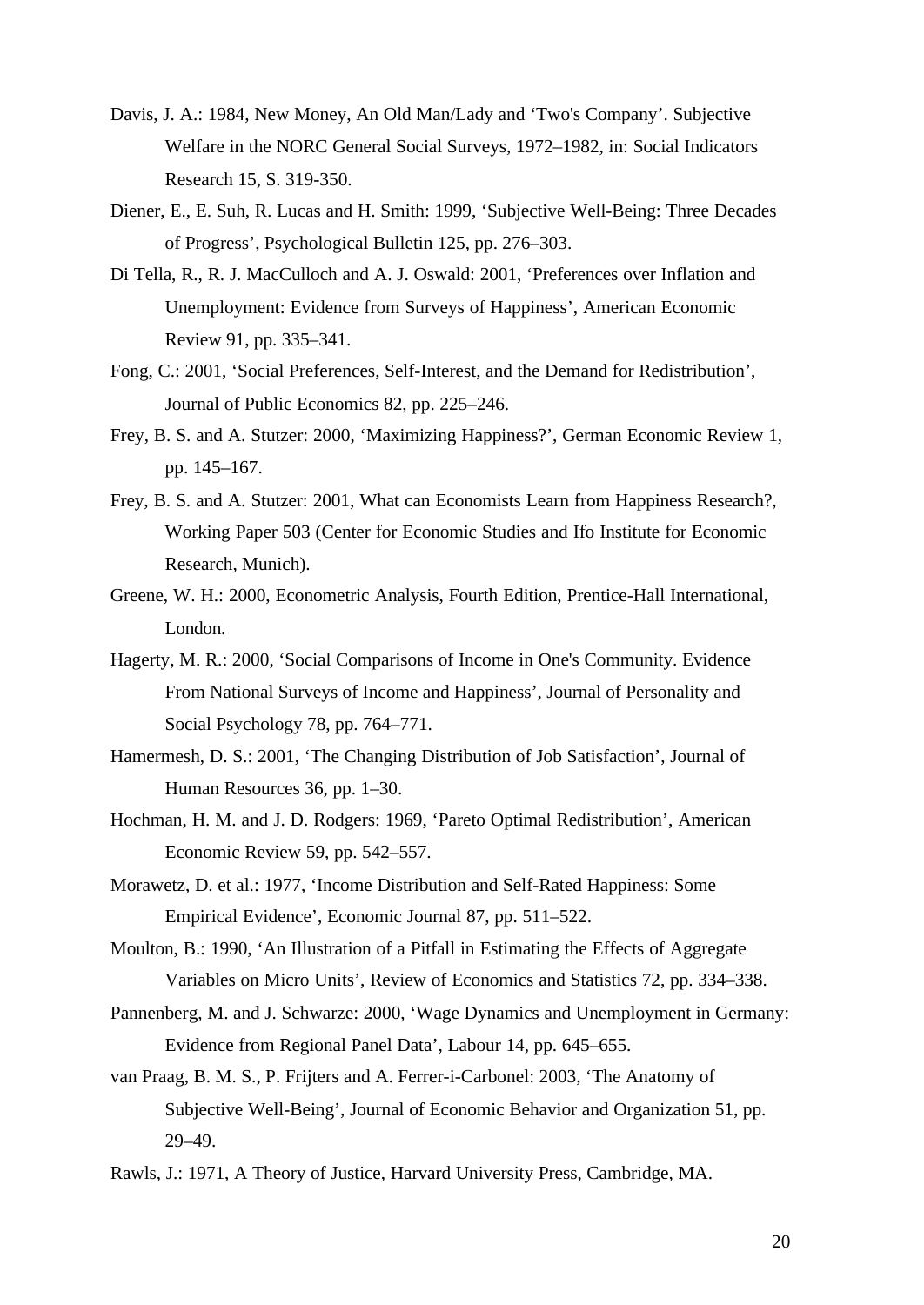- Schwarze, J.: 1994, Subjective Measures of Economic Well-Being and the Influence of Income Uncertainty, Discussion Paper 94 (German Institute for Economic Research, Berlin).
- Schwarze, J.: 2003, 'Using Panel Data on Income Satisfaction to Estimate the Equivalence Scale Elasticity', Review of Income and Wealth 49, pp. 359–372.
- Sinn, H.-W.: 1995, 'A Theory of the Welfare State', Scandinavian Journal of Economics 97, pp. 495–526.
- Thurow, L. C.: 1971, 'The Income Distribution as a Pure Public Good', Quarterly Journal of Economics 85, pp. 327.
- Wagner, G. G., R. V. Burkhauser and F. Behringer: 1993, 'The English Language Public Use File of the German Socio-Economic Panel', Journal of Human Resources 28, pp. 429–433.
- Winkelmann, L. and R. Winkelmann: 1998, 'Why are the Unemployed so Unhappy? Evidence from Panel Data', Economica 65, pp. 1–15.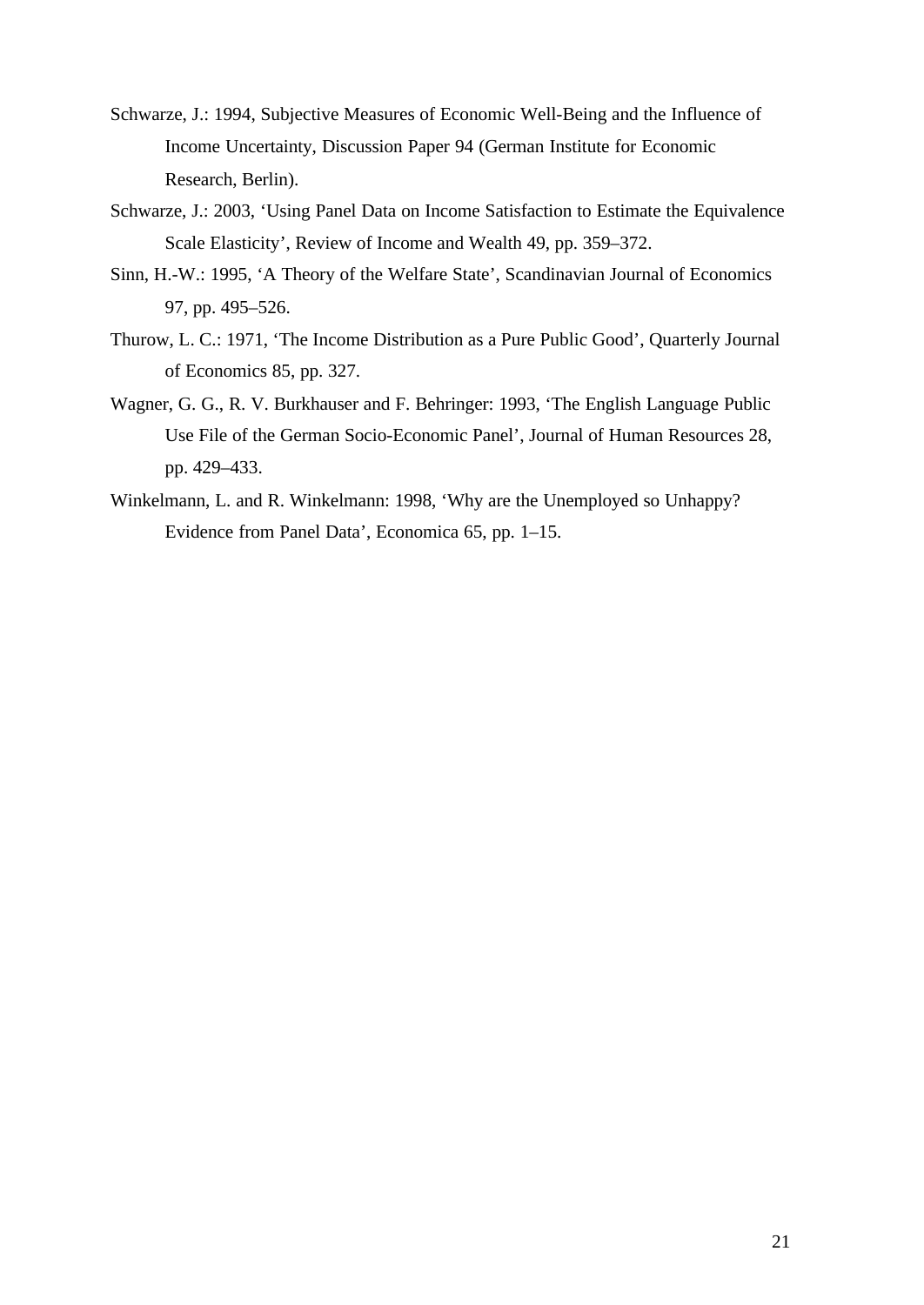### **Appendix**

|                           | Mean   | Std. Dev. | Min    | Max    |
|---------------------------|--------|-----------|--------|--------|
| Measured by Gini:         |        |           |        |        |
| <b>IPRE</b>               | 0.4041 | 0.0747    | 0.1611 | 0.7267 |
| <b>IPOST</b>              | 0.2576 | 0.0541    | 0.1152 | 0.5261 |
| <b>STATE</b>              | 0.3583 | 0.0909    | 0.0405 | 0.6799 |
| Measured by Theil:        |        |           |        |        |
| <b>IPRE</b>               | 0.2862 | 0.1190    | 0.0550 | 1.0071 |
| <b>IPOST</b>              | 0.1220 | 0.0639    | 0.0239 | 0.6141 |
| <b>STATE</b>              | 0.5620 | 0.1474    | 0.4481 | 0.8848 |
| Measured by Atkinson (1): |        |           |        |        |
| <b>IPRE</b>               | 0.5265 | 0.1672    | 0.0716 | 0.9700 |
| <b>IPOST</b>              | 0.1239 | 0.0569    | 0.0249 | 0.4023 |
| <b>STATE</b>              | 0.7549 | 0.0955    | 0.1709 | 0.9351 |

**Table A1:** Descriptive statistics for the three inequality measures

Observations: r=75 regions, t=14 waves. *Source:* GSOEP, 1985–1998.

| Variable                    |                       | Pooled        | Fixed-effects |
|-----------------------------|-----------------------|---------------|---------------|
|                             | <b>Ordered Probit</b> | Regression    | regression    |
| Age                         | $-0.0537$ ***         | $-0.0905$ *** | $-0.0712$ *** |
|                             | (0.0046)              | (0.0077)      | (0.0064)      |
| Age squared                 | $0.0006$ ***          | $0.0010$ ***  | $0.0003$ ***  |
|                             | (0.0001)              | (0.0001)      | (0.0001)      |
| Female                      | $0.0564$ ***          | $0.0916$ ***  | (dropped)     |
|                             | (0.0158)              | (0.0269)      |               |
| Foreign guest worker        | $0.0536$ ***          | $0.0731**$    | (dropped)     |
|                             | (0.0188)              | (0.0318)      |               |
| Years of education          | $0.0096$ ***          | $0.0203$ ***  | $-0.0028$     |
|                             | (0.0033)              | (0.0055)      | (0.0097)      |
| Married                     | $0.1815$ ***          | $0.3098$ ***  | $0.2728$ ***  |
|                             | (0.0192)              | (0.0326)      | (0.0250)      |
| Divorced                    | $-0.0231$             | $-0.0508$     | $0.2300$ ***  |
|                             | (0.0340)              | (0.0609)      | (0.0414)      |
| Widow/Widower               | 0.0287                | 0.0366        | $-0.2334$ *** |
|                             | (0.0540)              | (0.0938)      | (0.0792)      |
| Number of household members | $-0.0632$ ***         | $-0.1051$ *** | $-0.0806$ *** |
|                             | (0.0063)              | (0.0108)      | (0.0079)      |
| Number of Children          | $0.0730$ ***          | $0.1321$ ***  | $0.0507$ ***  |

**Table A2**: Life satisfaction, inequality aversion, and political redistribution—estimates from panel data, 1985 to 1998: Gini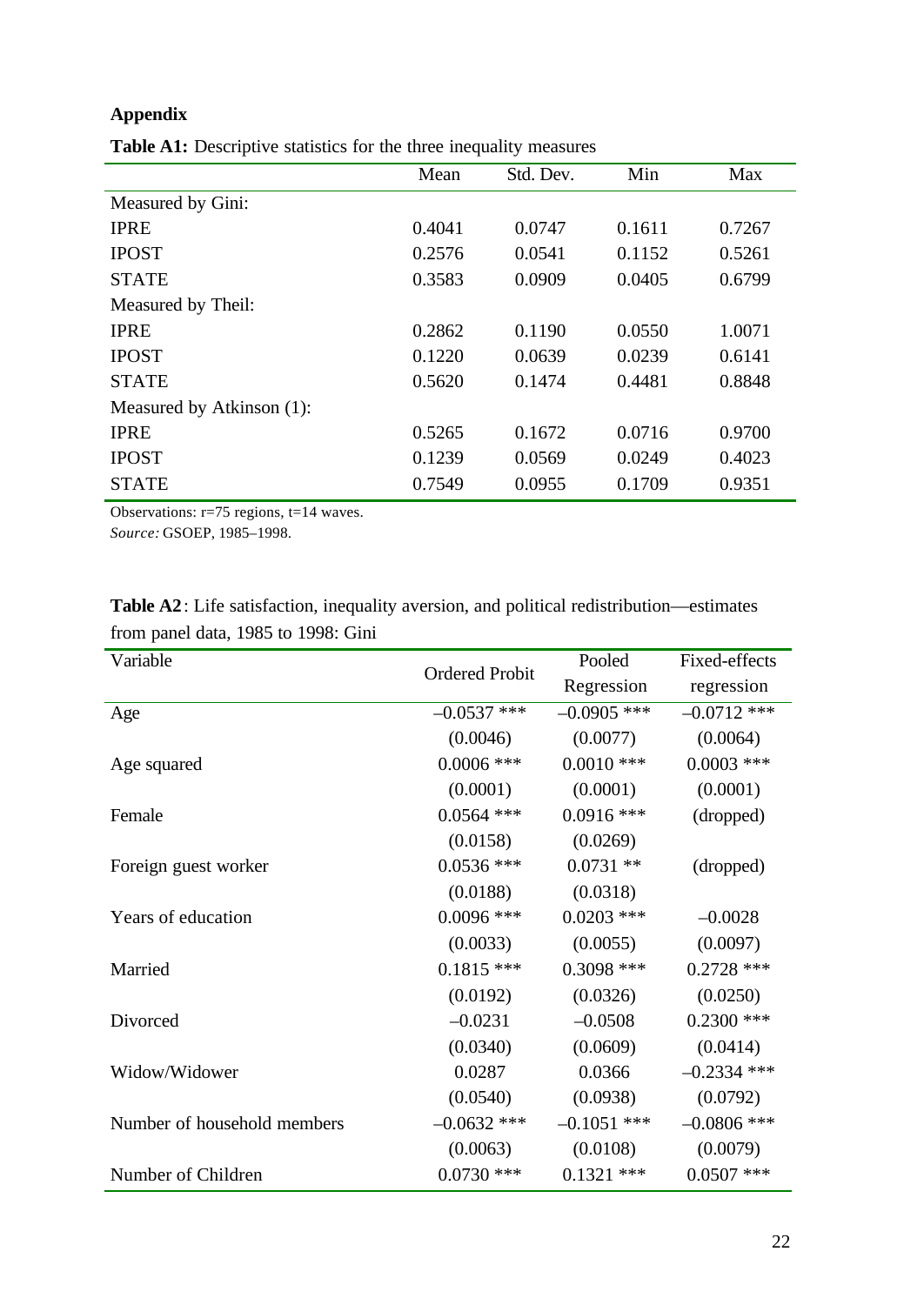|                                       | (0.0162)      | (0.0272)      | (0.0189)      |
|---------------------------------------|---------------|---------------|---------------|
| Own house                             | $0.0909$ ***  | $0.1493$ ***  | 0.0039        |
|                                       | (0.0154)      | (0.0257)      | (0.0216)      |
| Full-time employed                    | $0.0632$ ***  | $0.1302$ ***  | $0.1573$ ***  |
|                                       | (0.0160)      | (0.0271)      | (0.0194)      |
| Part-time employed                    | $-0.0185$     | $-0.0015$     | $-0.0053$     |
|                                       | (0.0215)      | (0.0357)      | (0.0252)      |
| Self-employed                         | $-0.0350$     | $-0.0724$ *   | $-0.0206$     |
|                                       | (0.0226)      | (0.0378)      | (0.0284)      |
| Unemployed                            | $-0.3691$ *** | $-0.7061$ *** | $-0.5268$ *** |
|                                       | (0.0229)      | (0.0429)      | (0.0263)      |
| Household income (log)                | $0.2335$ ***  | $0.4266$ ***  | $0.3188$ ***  |
|                                       | (0.0256)      | (0.0457)      | (0.0311)      |
| Pre-government household income (log) | $0.0322$ ***  | $0.0653$ ***  | $0.0391$ ***  |
|                                       | (0.0056)      | (0.0106)      | (0.0066)      |
| Lowest income quintile                | $-0.0736$ **  | $-0.1078*$    | $-0.0515$     |
|                                       | (0.0365)      | (0.0636)      | (0.0440)      |
| Second income quintile                | $-0.0246$     | $-0.0141$     | $-0.0034$     |
|                                       | (0.0268)      | (0.0469)      | (0.0322)      |
| Third income quintile                 | $-0.0128$     | $-0.0040$     | 0.0188        |
|                                       | (0.0211)      | (0.0364)      | (0.0256)      |
| Fourth income quintile                | 0.0036        | 0.0204        | $0.0417**$    |
|                                       | (0.0161)      | (0.0272)      | (0.0203)      |
| Household receives social assistance  | $-0.1192$ *** | $-0.1941$ *** | $-0.0163$     |
|                                       | (0.0351)      | (0.0667)      | (0.0424)      |
| Post-Government Inequality (IPOST)    | $-0.3554$ *** | $-0.4813**$   | $-0.3624$ **  |
|                                       | (0.1301)      | (0.2202)      | (0.1633)      |
| Number of questionnaires completed    | $0.0038**$    | $0.0089$ ***  | (dropped)     |
|                                       | (0.0019)      | (0.0031)      |               |

*Other variables:* Fixed time effects (14), fixed regional effects (73).

\* Statistically significant at the 10% level. \*\* at the 5% level. \*\*\* at the 1% level.

*Number of cases*: 94528/11838.

*Source:* GSOEP, 1985–1998.